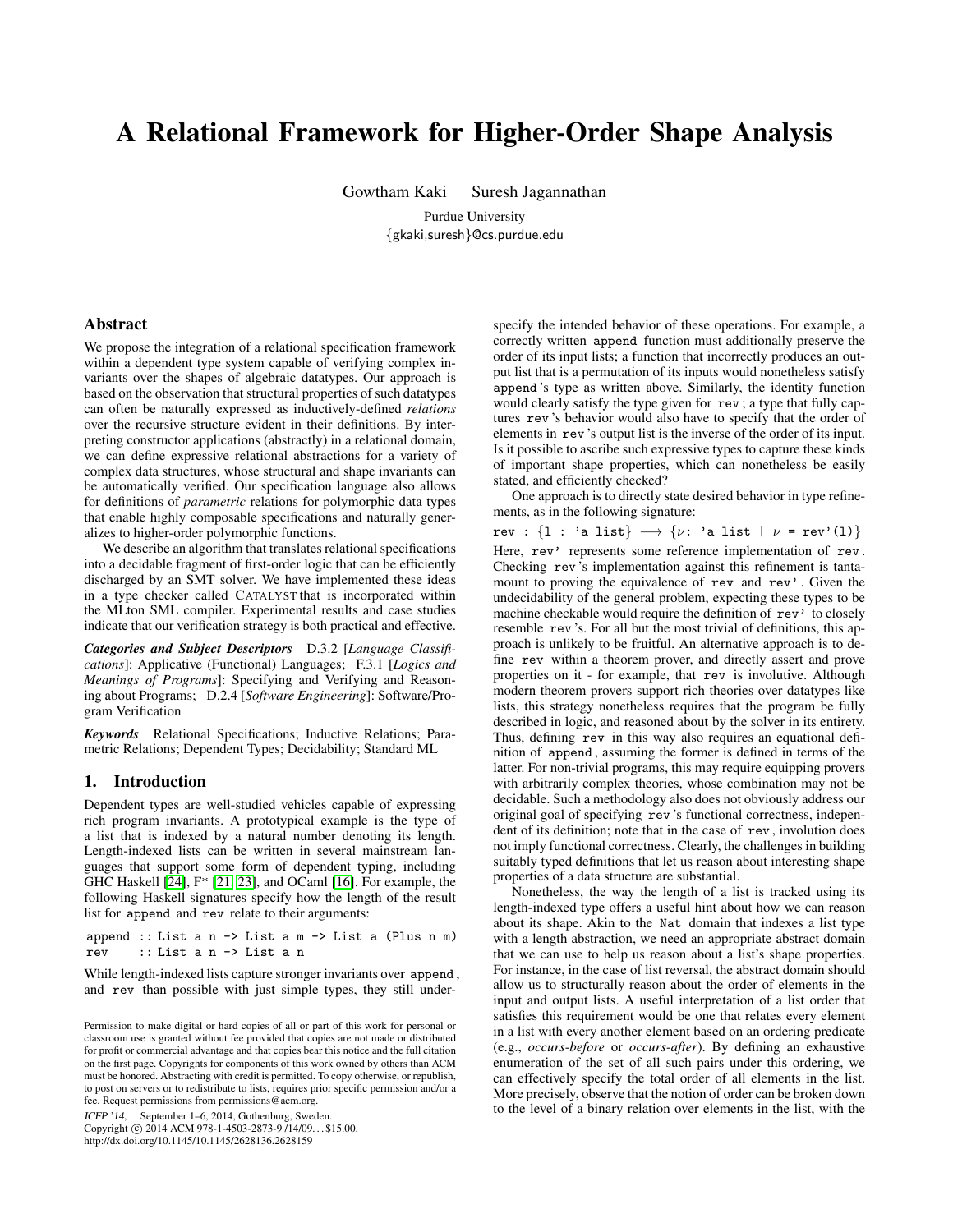transitive closure of such a relation effectively serving as a faithful representation.

For example, consider a relation  $R_{ob}$  that relates a list to a pair if the first element in the pair *occurs before* the second in the list. For a concrete list  $1 = [x1, x2, x3]$ , the relation's closure  $R_{ob}^{*}$  would be:

$$
\{\left<1\,,\left<\text{x1},\text{x2}\right>\right>,\left<1\,,\left<\text{x1},\text{x3}\right>\right>,\left<1\,,\left<\text{x2},\text{x3}\right>\right>\}^1
$$

Conversely, an *occurs-after*  $(R_{oa})$  relation serves as the semantic inverse of *occurs-before*; given these two relations, we can specify the following type for rev :

rev : { 1 : 'a list}  $\longrightarrow$  { $\nu$ : 'a list |  $R^*_{ob}(1) = R^*_{oa}(\nu)$ } Since  $R_{ob}^{*}(1)$  represents the set of pairs whose elements exhibit the *occurs-before* property in the input list, and  $R_{oa}^*(\nu)$  represents the set of pairs whose elements exhibit the *occurs-after* property in the output list, the above specification effectively asserts that for every pair of elements  $x$  and  $y$  in the input list  $1$ , if  $x$  occurs before  $y$  in 1, then x has to occur after y in the result list  $\nu$ .

This property succinctly captures the fact that the result list is the same as the original list in reverse order without appealing to the operational definition of how the result list is constructed from the input. By using a relational domain to reason about the shape of the list, we avoid having to construct a statically checkable reference implementation of rev .

We refer to operators like  $R_{ob}$  and  $R_{oa}$  as *structural relations* because they explicitly describe structural properties of a data structure. Such relations can be used as appropriate abstract domains to reason about the shapes of structures generated by constructor applications in algebraic data types. Given that relations naturally translate to sets of tuples, standard set operations such as union and cross-product are typically sufficient to build useful relational abstractions from any concrete domain. This simplicity makes relational specifications highly amenable for automatic verification.

The type of rev given above captures its functional behavior by referring to the order of elements in its argument and result lists. However, the notion of order as a relation between elements of the list is not always sufficient. For example, consider the function,

$$
\text{dup : 'a list} \rightarrow ('a*'a) list
$$

that duplicates the elements in its input list. An invariant that we can expect of any correct implementation is that the order of left components of pairs in the output list is the same as the order of its right components, and both are equal to the order of elements in the input list. Clearly, our definitions of  $R_{ob}$  and  $R_{oa}$  as relations over elements in a list are insufficient to express the order of individual components of pairs in a list of pairs. How do we construct general definitions that let us capture ordering invariants over different kinds of lists without generating distinct relations for each kind?

We address this issue by allowing structural relations defined over a polymorphic data type to be parameterized by relations over type variables in the data type. For instance, the  $R_{ob}$  relation defined over a 'a list can be parameterized by a polymorphic relation  $R$  over 'a. Instead of directly relating the order of two elements x and y in a polymorphic list, a parametric *occurs-before* relation generically relates the ordering of  $R(x)$  and  $R(y)$ ; R's specific instantiation would draw from the set of relations defined over the data type that instantiates the type variable ( 'a ). In the

$$
R_{ob}^{*}(1) = \{ \langle x1, x2 \rangle, \langle x1, x3 \rangle, \langle x2, x3 \rangle \}
$$

case of dup,  $R_{ob}$  could be instantiated with relations like  $R_{fst}$ and  $R_{snd}$  that project the first and second elements of the pairs in dup 's output list. The ability to parameterize relations in this way allows structural relations to be used seamlessly with higher-order polymorphic functions, and enables composable specifications over defined relations.

In this paper, we present an automated verification framework integrated within a refinement type system to express and check specifications of the kind given above. We describe a specification language based on relational algebra to define and compose structural relations for any algebraic data type. These definitions are only as complex as the data type definition itself in the sense that it is possible to construct equivalent relational definitions directly *superimposed* on the data type. Relations thus defined, including their automatically generated inductive variants, can be used to specify shape invariants and other relational properties. Our typechecking procedure verifies specifications by interpreting constructor applications as set operations within these abstract relational domains. Typechecking in our system is decidable, a result which follows from the completeness of encoding our specification language in a decidable logic.

The paper makes the following contributions:

- 1. We present a rich specification language for expressing refinements that are given in terms of relational expressions and familiar relational algebraic operations. The language is equipped with pattern-matching operations over constructors of algebraic data types, thus allowing the definition of useful shape properties in terms of relational constraints.
- 2. To allow relational refinements to express shape properties over complex data structures, and to be effective in defining such properties on higher-order programs, we allow the inductive relations found in type refinements to be parameterized over other inductively defined relations. While the semantics of a relationally parametric specification can be understood intuitively in second-order logic, we show that it can be equivalently encoded in a decidable fragment of first-order logic, leading to a practical and efficient type-checking algorithm.
- 3. We present a formalization of our ideas, including a static semantics, meta-theory that establishes the soundness of welltyped programs, a translation mechanism that maps well-typed relational expressions and refinements to a decidable manysorted first-order logic, and a decidability result that justifies the translation scheme.
- 4. We describe an implementation of these ideas in a type checker called CATALYST that is incorporated within the MLton Standard ML compiler, and demonstrate the utility of these ideas through a series of examples, including a detailed case study that automatically verifies the correctness of  $\alpha$ -conversion and capture-avoiding substitution operations of the untyped lambda calculus, whose types are expressed using relational expressions.

The remainder of the paper is structured as follows. In the next section, we present additional motivation and examples for our ideas. Sec. [3](#page-3-0) formalizes the syntax and static semantics of relational refinements in the context of a simply-typed core language. Sec. [4](#page-7-0) extends the formalization to support parametric refinements within a polymorphic core language. Our formalization also presents a translation scheme from relational refinements to a decidable firstorder logic. Details about the implementation are given in Sec. [5.](#page-9-0) Sec. [6](#page-10-0) presents a case study. Secs. [7,](#page-12-0) [8](#page-12-1) and [9](#page-13-4) present related work, directions for future work, and conclusions, respectively.

<span id="page-1-0"></span><sup>&</sup>lt;sup>1</sup> Given a relation  $R = \{ \langle x, y_1 \rangle, \langle x, y_2 \rangle, \ldots, \langle x, y_n \rangle \}$  where x is an instance of some datatype, and the  $y_i$  are tuples that capture some shape property of interest, we write  $R(x)$  as shorthand for  $\{y_1, y_2, \ldots, y_n\}$ . Thus,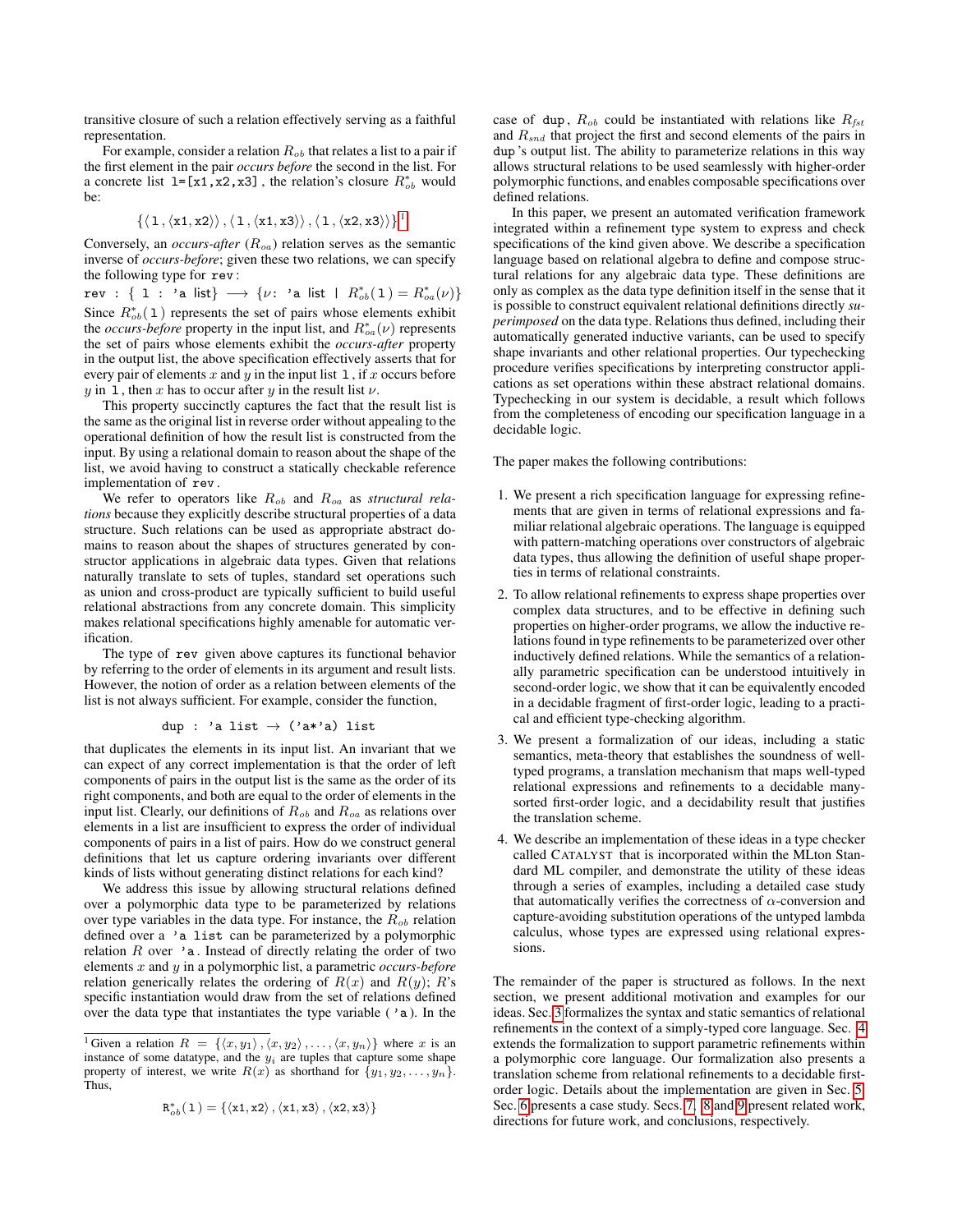# <span id="page-2-2"></span>2. Structural Relations

Our specification language is primarily the language of relational expressions composed using familiar relational algebraic operators. This language is additionally equipped with pattern matching over constructors of algebraic types to define shape properties in terms of these expressions. A number of built-in polymorphic relations are provided, the most important of which are listed below:

$$
R_{id} (\mathbf{x}) = {\langle \mathbf{x} \rangle}
$$
  
\n
$$
R_{dup} (\mathbf{x}) = {\langle \mathbf{x}, \mathbf{x} \rangle}
$$
  
\n
$$
R_{notEq_k} (\mathbf{x}) = {\langle \mathbf{x} \rangle} - {\langle \mathbf{k} \rangle}
$$
  
\n
$$
R_{eq_k} (\mathbf{x}) = {\langle \mathbf{x} \rangle} - ({\langle \mathbf{x} \rangle} - {\langle \mathbf{k} \rangle})
$$

 $R_{id}$  is the identity relation,  $R_{dup}$  is a relation that associates a value with a pair that duplicates that value,  $R_{notEq_k}$  is a relation indexed by a constant k (of some base type) that relates x to itself, provided x is not equal to k, and  $R_{eq_k}$  is defined similarly, except it relates x to itself exactly when x is equal to k . Apart from the relations defined above, the language also includes the primitive relation  $\emptyset$  that denotes the empty set.

To see how new structural relations can be built using relational operators, primitive relations, and pattern-match syntax, consider the specification of the *list-head* relation that relates a list to its head element:

$$
\text{relation } R_{hd} \quad (\text{x::xs}) = \{ \langle x \rangle \} \\ | R_{hd} \quad [ ] \qquad = \emptyset
$$

For a concrete list 1,  $R_{hd}(1)$  produces the set of unary tuples whose elements are in the *head* relation with 1. This set is clearly a singleton when the list is non-empty and empty otherwise. The above definition states that for any list pattern constructed using "::" whose head is represented by pattern variable x and whose tail is represented by pattern variable xs, (1)  $\langle x :: xs, x \rangle \in R_{hd}$ , and (2) there does not exist an  $x'$  such that  $x' \neq x$  and  $\langle x :: xs, x' \rangle \in$  $R_{hd}$ . The declarative syntax of the kind shown above is the primary means of defining structural relations in our system.

## 2.1 Relational Composition

Simple structural relations such as  $R_{hd}$  have fixed cardinality, i.e., they have a fixed number of tuples regardless of the concrete size of the data structure on which they are defined. However, practical verification problems require relations over algebraic datatypes to have cardinality comparable to the size of the data structure, which may be recursive.

For example, the problem of verifying that an implementation of rev reverses the ordering of its input requires specifying a *membership* relation ( $R_{mem}$ ) that relates a list 1 to every element in l (regardless of l 's size). This relation would allow us to define an ordering property such as *occurs-before* or *occurs-after* on precisely those elements that comprise rev 's input and output lists. A recursive definition of  $R_{mem}$  looks like <sup>[2](#page-2-0)</sup>:

$$
R_{mem} (\mathbf{x} :: \mathbf{x} \mathbf{s}) = \{ \langle \mathbf{x} \rangle \} \cup R_{mem} (\mathbf{x} \mathbf{s})
$$

We can equivalently express  $R_{mem}$  as an *inductive extension* of the head relation  $R_{hd}$  defined above. Suppose  $R$  is a structural relation that relates a list  $l$  of type 'a list with elements  $v$  of type 'a. Then, the inductive extension of R (written  $R^*$ ) is the least relation that satisfies the following conditions:

- if  $\langle l, v \rangle \in R$ , then  $\langle l, v \rangle \in R^*$
- if  $l = x :: xs$  and  $\langle xs, v \rangle \in R$  then  $\langle l, v \rangle \in R^*$

Thus,  $R_{mem} = R_{hd}^*$ . We can think of the induction operator as a controlled abstraction for structural recursion. Based on the recursive structure of an algebraic data type, sophisticated inductive definitions can be generated from simple structural relations defined for that data type.

Equipped with Rmem , we can now precisely define the *occursbefore* relation defined earlier. Because  $R_{ob}$  relates a list to a pair whose first element is the head of the list, and whose second element is a member of its tail, it can be expressed in terms of  $R_{mem}$  thus:

relation 
$$
R_{ob}
$$
 (x :: xs) = { $\langle x \rangle$ } ×  $R_{mem}$  (xs)

The transitive closure of this relation  $R_{ob}^{*}$  expresses the *occursbefore* property on every element in the list. The *occurs-after* relation can be defined similarly:

relation  $R_{oa}$  (x :: xs) =  $R_{mem}$  (xs)  $\times$  { $\langle x \rangle$ }

## 2.2 Parametric Relations

Consider how we might specify a zip function over lists, with the following type:

$$
\mathtt{zip}{}:{}~\mathtt{'a}~\mathsf{list} \to {}~\mathtt{'b}~\mathsf{list} \to (~\mathtt{'a}~*~~\mathtt{'b})~\mathsf{list}
$$

Any correct implementation of zip must guarantee that the elements of the output list are pairs of elements drawn from both argument lists. The  $R_{mem}$  relation defined above provides much of the functionality we require to specify this invariant; intuitively, the specification should indicate that the first (resp. second) element of every pair in the output list is in a membership relation with zip 's first (resp. second) argument. Unfortunately, as currently defined,  $R_{mem}$  operates directly on the pair elements of the output, not the pair's individual components. What we require is a mechanism that allows  $R_{mem}$  to assert the membership property on the pair's components (rather than the pair directly).

To do this, we allow structural relations to be *parameterized* over other relations. In the case of zip , the parameterized membership relation can be instantiated with the appropriate relationallydefined projections on a pair type. Concretely, given new parameterized definitions of  $R_{hd}$  and  $R_{mem}$ , and related auxiliary relations:

relation 
$$
(R_{hd} R)
$$
 (x::xs) =  $R$  (x)  
\n $|(R_{hd} R)$  [] =  $\emptyset$   
\nrelation  $(R_{mem} R)$  =  $(R_{hd} R)^*$   
\nrelation  $R_{fst}$  (x,y) = { $\langle x \rangle$ }  
\nrelation  $R_{snd}$  (x,y) = { $\langle y \rangle$ }

zip can now be assigned the following type that faithfully captures the membership relation between its input lists and its output: $3$ 

$$
\mathsf{zip} : 1_1 \to 1_2 \to
$$
\n
$$
\{ \nu \mid ((R_{mem} R_{fst}) \nu) = ((R_{mem} R_{id}) 1_1)
$$
\n
$$
\wedge ((R_{mem} R_{snd}) \nu) = ((R_{mem} R_{id}) 1_2 ) \}
$$

Similarly, we can define parametric versions of  $R_{ob}$  and  $R_{oa}$ :

relation  $(R_{ob} R)$  (x:xs) =  $R$  (x)  $\times$  (( $R_{mem} R$ ) xs) relation  $(R_{oa} R)$  (x:xs) =  $((R_{mem} R)$  xs)  $\times R$  (x)

Using this parametric version of  $R_{ob}$ , the dup function described in the previous section can now be specified thus:

$$
\text{dup}: 1 \to \{ \nu \mid ((R_{ob} R_{fst})^* \nu) = ((R_{ob} R_{id})^* 1) \\ \wedge ((R_{ob} R_{snd})^* \nu) = ((R_{ob} R_{id})^* 1) \}
$$

<span id="page-2-0"></span> $2 \text{ In some our examples, we elide the case for the empty list, which defaults.}$ to the empty set.

<span id="page-2-1"></span><sup>&</sup>lt;sup>3</sup> We drop ML types from dependent type specifications when obvious from context.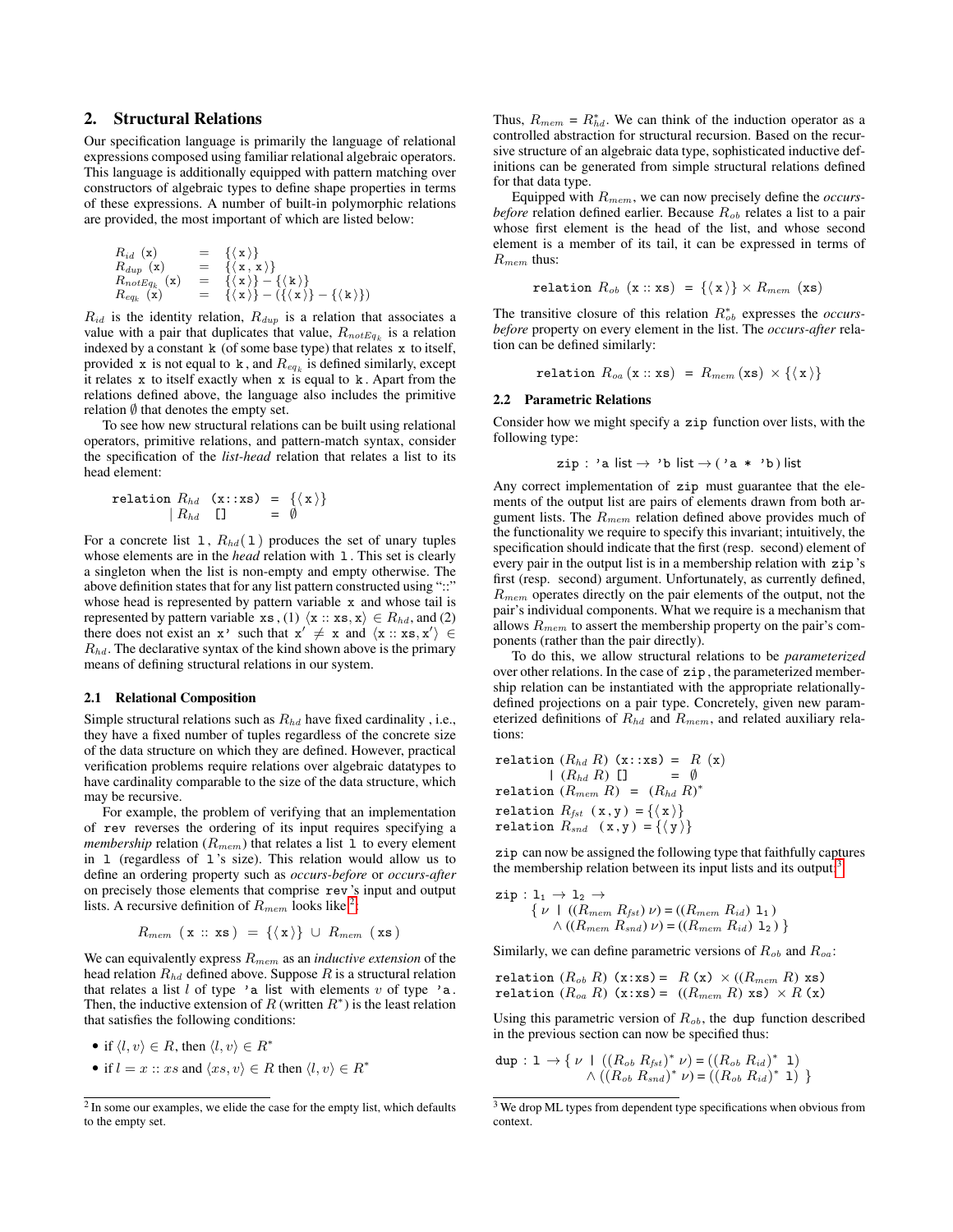## <span id="page-3-3"></span>2.3 Parametric Dependent Types

Our specification language also allows dependent types to be parameterized over relations used in type refinements. In the spirit of type variables, we use relation variables to denote parameterized relations in a type. To illustrate why such parameterization is useful, consider the following signature for foldl :

$$
('R_{bm}) \text{ fold} :\{1 : 'a list\} \rightarrow \{b : 'b\} \rightarrow(\{f : \{x : 'a\} \rightarrow \{acc : 'b\} \rightarrow\{z : 'b \mid 'R_{bm}(z) = \{\langle x \rangle\} \cup 'R_{bm}(\text{acc})\})\rightarrow\{\nu \mid 'R_{bm}(\nu) = R_{mem} (1) \cup 'R_{bm}(b)\}
$$

This type relates membership properties on foldl 's input list, expressed in terms of a non-parametric  $R_{mem}$  relation, to an abstract notion of membership over its result type ( 'b ) captured using a relation variable ( $R_{bm}$ ). This signature constrains foldl to produce a result for which a membership property is a sensible notion. For instance, if foldl were applied to arguments in which b was of some list type (e.g., [] ) because it is used as a list transform operator, then  $R_{bm}$  could be trivially instantiated with  $R_{mem}$ . However, allowing types to be parameterized over relation variables enable richer properties to be expressed. For example, consider the function makeTree that uses foldl to generate a binary tree using function treeInsert (not shown):

datatype 'a tree = Leaf | Tree of 'a \* ('a Tree) \* ('a Tree)

relation 
$$
R_{thd} \text{Leaf } = \emptyset
$$
\n
$$
R_{thd} \text{ (Tree } (x, t_1, t_2)) = \{ \langle x \rangle \}
$$
\nrelation 
$$
R_{tmem} = R_{thd}^*
$$
\nmakeTree : 
$$
\{1 : \text{'a list}\} \rightarrow
$$
\n
$$
\{\nu : \text{'a tree} \mid R_{tmem}(\nu) = R_{mem}(1)\}
$$
\nval makeTree = fn 1 => fold1 (R\_{tmem}) 1 leaf treeInsert

Function makeTree uses foldl by first instantiating the relation variable  $'R_{bm}$  in the type of foldl to  $R_{tmem}$ . The resultant type of foldl requires its higher-order argument to construct a tree using members of its tree argument ( acc ), and the list element ( x ) to which it is applied. In return, foldl guarantees to produce a tree, which contains all the members of its list argument. It should be noted that a correct implementation of treeInsert will have the required type of foldl 's higher-order argument, after instantiating  $R_{bm}$  to  $R_{tmem}$ . Thus, the application of foldl in the above example typechecks, producing the required invariant of makeTree .

Foldl 's type can also be parameterized over an abstract notion of membership for type variable 'a , captured by another relation variable ( $'R_{am}$ ) to state a more general membership invariant. Concretely, this requires that the tuple ( $\{\langle x \rangle\}$ ) in the type refinement of higher-order argument ( $f$ ) be replaced with  $R_{am}(x)$ ), and the non-parametric  $R_{mem}$  relation in the result type refinement be substituted with a parametric  $(R_{mem} 'R_{am})$  relation. In cases when there does not exist any useful notion of membership for types that instantiate 'a and 'b, relation variables  $R_{am}$  and  $R_{bm}$  can be instantiated with  $\emptyset$  to yield tautological type refinements.

An alternative type for foldl could relate the order of elements in the argument list to some order of the result. The intuition is as follows: suppose the result type ( 'b ) has some notion of order captured by a relation such that the result of foldl 's higher-order argument ( f ) has a refinement given in terms of this relation; i.e., it says something about how the order relation of its result ( z ) relates to its arguments ( $x$  and  $acc$ ). But,  $x$  comes from the list being folded, and f is applied over elements of this list in a pre-defined

## <span id="page-3-1"></span>Calculus  $\lambda_R$

|  | $x, y, z, \nu \in variables$<br>$n \in integers$                                                        |              |
|--|---------------------------------------------------------------------------------------------------------|--------------|
|  | $c$ ::= Cons   Nil   $n$                                                                                | constants    |
|  | $v$ ::= $x \mid \lambda(x : \tau) \cdot e \mid c \mid \text{Cons } v \mid \text{Cons } v \text{ value}$ |              |
|  | $e$ := $v   ev  $ let $x = e$ in $e  $                                                                  |              |
|  | match v with Cons $x y \Rightarrow e$ else e                                                            | expression   |
|  | $T \quad ::= \quad \text{int} \mid \text{intlist}$                                                      | $d$ atatypes |
|  | $\tau$ ::= $\{\nu : T   \phi\}$   $x : \tau \rightarrow \tau$                                           | dep. types   |

#### Specification Language

$$
R \in relation names
$$
\n
$$
r \ ::= R(v) | r \cup r | r \times r
$$
\n
$$
\phi \ ::= r = r | r \subseteq r | \phi \land \phi | \phi \lor \phi | true
$$
\n
$$
\Delta_R \ ::= \langle R, \tau_R, \text{Cons } x y \Rightarrow r | \text{Nil } \Rightarrow r \rangle
$$
\n
$$
\theta \ ::= T | T * \theta
$$
\n
$$
\neg r \ ::= \text{inflist} : \rightarrow \{\theta\} | \text{int} : \rightarrow \{\theta\}
$$
\n
$$
\text{Figure 1: Language}
$$
\n
$$
r \equiv \text{ifflat} : \text{Language}
$$

order. Therefore, we can express invariants that relate the order of the input list to the order of the result type, given that we know the order in which f is applied over the list. The type of foldl that tries to match the abstract order ( $R_{bo}$ ) on the result type ( $\prime$ b) to an occurs-after order on the input list is shown below. For brevity, we avoid reproducing membership invariants from the type of foldl from the previous example, using ellipses in their place:

$$
\begin{array}{l} (R_{bm},R_{bo})\text{ foldl}: \{1\ :\ ^\prime\mathtt{a}\text{ list}\}\ \rightarrow\ \{\mathtt{b}\ :\ ^\prime\mathtt{b}\}\ \rightarrow \\ (\{ \mathtt{f}: \{\mathtt{x}: \ ^\prime\mathtt{a}\}\rightarrow\ \{\mathtt{acc} \ : \ ^\prime\mathtt{b}\}\ \rightarrow \\ \{ \mathtt{z}\ | \ ^\prime\mathtt{R}_{bo}(\mathtt{z})\textcolor{black}{=}\ (\{\mathtt{x}\})\ \times \ ^\prime\mathtt{R}_{bm}(\mathtt{acc}) )\ \cup \\ \quad \ \ \, \{ \nu\ | \ ^\prime\mathtt{R}_{bo}(\nu)\textcolor{black}{=}\ R_{oa}^*\ \textcolor{black}{\ (\mathbb{1})\cup \ ^\prime\mathtt{R}_{bo}(\mathtt{b})})\ \cup \\ \quad \ \ ((R_{mem}\ \textcolor{black}{\ (\mathbb{1}))\ \times \ ^\prime\mathtt{R}_{bm}(\mathtt{b}))\ \wedge\ ... \} \end{array}
$$

An implementation of rev that uses foldl is given below:

rev : {1 : 'a list} 
$$
\rightarrow
$$
 { $\nu$  : 'a list |  $R_{ob}^*(\nu) = R_{oa}^*(l)$ }  
val Cons = fn x =&> fn xs =&> x::xs  
val rev = fn l =&> foldl ( $R_{mem}, R_{ob}^*$ ) l [] Cons

Our type checker successfully typechecks the above program, given the standard definition of foldl . Note that, due to the difference in the order in which the higher-order argument is applied over the input list, the type of foldr will be necessarily different from foldl . Consequently, using foldr instead of foldl in the above program fails type checking, as would be expected.

## <span id="page-3-0"></span>3. Core language

## 3.1 Syntax

We formalize our ideas using a core calculus  $(\lambda_R)$  shown in Fig. [1,](#page-3-1) an A-normalized extension of the simply-typed lambda calculus. The language supports a primitive type (int), a recursive data type (intlist), along with dependent base and function types. Because the mechanisms and syntax to define and elaborate recursive data types are kept separate from the core,  $\lambda_R$  is only provided with two constructors, Nil and Cons used to build lists. The language has a standard call-by-value operational semantics, details of which can be found in an accompanying technical report [\[10\]](#page-13-5).<sup>[4](#page-3-2)</sup>

Dependent type refinements ( $\phi$ ) in  $\lambda_R$  are assertions over relational expressions  $(r)$ ; these expressions, which are themselves

<span id="page-3-2"></span><sup>4</sup> Proofs for all lemmas and theorems given in this paper are also provided in the report.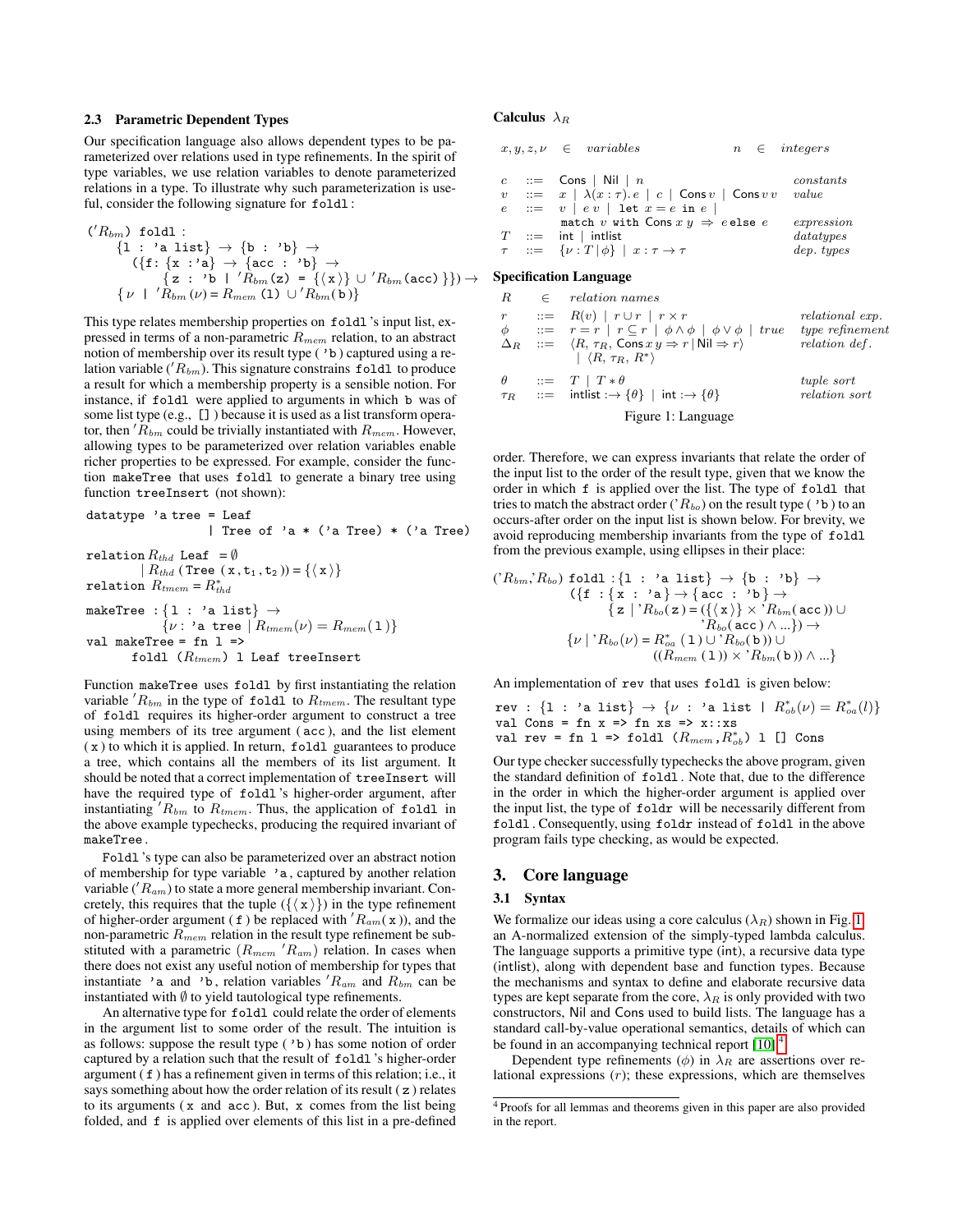<span id="page-4-0"></span>

| <b>Sort Checking Specification Language</b> $\Gamma \vdash r :: \{\theta\}, \quad \Gamma \vdash R :: T : \rightarrow \{\theta\}$                                                                                                                                                                                                                                                                                                                                                                                                                                                                   |                                                                                                                      |                                                                                                                                                                                                                                                                            |                                                                                                      |                                                                                                                                                                                                                                                                                               |  |
|----------------------------------------------------------------------------------------------------------------------------------------------------------------------------------------------------------------------------------------------------------------------------------------------------------------------------------------------------------------------------------------------------------------------------------------------------------------------------------------------------------------------------------------------------------------------------------------------------|----------------------------------------------------------------------------------------------------------------------|----------------------------------------------------------------------------------------------------------------------------------------------------------------------------------------------------------------------------------------------------------------------------|------------------------------------------------------------------------------------------------------|-----------------------------------------------------------------------------------------------------------------------------------------------------------------------------------------------------------------------------------------------------------------------------------------------|--|
| S-REL                                                                                                                                                                                                                                                                                                                                                                                                                                                                                                                                                                                              |                                                                                                                      | S-REL-STAR                                                                                                                                                                                                                                                                 |                                                                                                      | $S-APP$                                                                                                                                                                                                                                                                                       |  |
| $R \triangleq \langle$ Nil $\Rightarrow$ $r_1$ , Cons $x \, y \Rightarrow r_2 \rangle$<br>$\begin{array}{c} \begin{array}{c} \text{$\iota$} \vdash r1::\{\theta\} \end{array} \begin{array}{c} \text{$\iota$} \vdash \text{var} \Rightarrow r_1 \text{, } \text{cons}\, xy \Rightarrow r_2 \text{)} \\ \hline \text{$\iota$} \vdash r1::\{\theta\} \end{array} \begin{array}{c} \text{$\iota$} \vdash \text{var} \vdash r_1::\text{int}\, y::\text{intlist} \vdash r2::\{\theta\} \end{array} \end{array} \qquad \qquad \begin{array}{c} \begin{array}{c} \text{$R_1 \triangleq R_2^* \end{array}$ |                                                                                                                      |                                                                                                                                                                                                                                                                            |                                                                                                      |                                                                                                                                                                                                                                                                                               |  |
| S-REL-ID<br>$\overline{\cdot \vdash R_{id} :: \text{int} : \rightarrow \{\text{int}\}}$                                                                                                                                                                                                                                                                                                                                                                                                                                                                                                            | S-UNION                                                                                                              | $\frac{\Gamma\vdash r_1 :: \{\theta\} \quad \Gamma\vdash r_2 :: \{\theta\}}{\Gamma\vdash r_1 \cup r_2 :: \{\theta\}} \qquad \qquad \frac{\Gamma\vdash r_1 :: \{\theta_1\} \quad \Gamma\vdash r_2 :: \{\theta_2\}}{\Gamma\vdash r_1 \times r_2 :: \{\theta_1 * \theta_2\}}$ | S-CROSS                                                                                              |                                                                                                                                                                                                                                                                                               |  |
| <b>Well-Formedness</b> $\Gamma \vdash \phi$ , $\Gamma \vdash \tau$                                                                                                                                                                                                                                                                                                                                                                                                                                                                                                                                 |                                                                                                                      |                                                                                                                                                                                                                                                                            |                                                                                                      |                                                                                                                                                                                                                                                                                               |  |
| <b>WF-RPRED</b>                                                                                                                                                                                                                                                                                                                                                                                                                                                                                                                                                                                    | WF-REF                                                                                                               | WF-BASE                                                                                                                                                                                                                                                                    |                                                                                                      | WF-FUN                                                                                                                                                                                                                                                                                        |  |
| $\odot \in \{ =, \subset \}$                                                                                                                                                                                                                                                                                                                                                                                                                                                                                                                                                                       | $\odot \in \{\wedge, \vee\}$                                                                                         |                                                                                                                                                                                                                                                                            |                                                                                                      |                                                                                                                                                                                                                                                                                               |  |
| <b>Subtyping</b> $ \Gamma \vdash \tau_1 \lt: : \tau_2 $                                                                                                                                                                                                                                                                                                                                                                                                                                                                                                                                            |                                                                                                                      |                                                                                                                                                                                                                                                                            |                                                                                                      |                                                                                                                                                                                                                                                                                               |  |
| <b>SUBT-BASE</b>                                                                                                                                                                                                                                                                                                                                                                                                                                                                                                                                                                                   |                                                                                                                      | <b>SUBT-ARROW</b>                                                                                                                                                                                                                                                          |                                                                                                      |                                                                                                                                                                                                                                                                                               |  |
| $\Gamma \vdash \{\nu : T   \phi_1\} \qquad \Gamma \vdash \{\nu : T   \phi_2\}$<br>$\frac{\llbracket \Gamma_R \rrbracket \models \llbracket \Gamma, \nu : T \rrbracket \Rightarrow \llbracket \phi_1 \rrbracket \Rightarrow \llbracket \phi_2 \rrbracket}{\Gamma \vdash \{\nu : T \, \, \phi_1\} \lt;\colon \{\nu : T \, \, \phi_2\}}$                                                                                                                                                                                                                                                              |                                                                                                                      | $\Gamma \vdash \tau_{21} <: \tau_{11} \quad \Gamma, x : \tau_{21} \vdash \tau_{12} <: \tau_{22}$<br>$\Gamma \vdash (x : \tau_{11}) \rightarrow \tau_{12} \leq (x : \tau_{21}) \rightarrow \tau_{22}$                                                                       |                                                                                                      |                                                                                                                                                                                                                                                                                               |  |
| <b>Type Checking Expression Language</b> $\Gamma \vdash e : \tau$                                                                                                                                                                                                                                                                                                                                                                                                                                                                                                                                  |                                                                                                                      |                                                                                                                                                                                                                                                                            |                                                                                                      |                                                                                                                                                                                                                                                                                               |  |
| <b>T-VAR</b><br>T-ABS                                                                                                                                                                                                                                                                                                                                                                                                                                                                                                                                                                              | $(x:\tau) \in \Gamma$<br>$\Gamma \vdash x:\tau$<br>$\Gamma \vdash \lambda(x:\tau_1).e:(x:\tau_1) \rightarrow \tau_2$ | <b>T-MATCH</b>                                                                                                                                                                                                                                                             |                                                                                                      | $\Gamma \vdash v :$ intlist $\Gamma \vdash$ Nil : {v : intlist $ \phi_n\rangle$<br>$\Gamma \vdash \mathsf{Cons} : x : \mathsf{int} \to y : \mathsf{intlist} \to \{\nu : \mathsf{intlist} \,   \, \phi_c\}$<br>$\Gamma_c = x$ : int, y : intlist, $[v/\nu] \phi_c$ $\Gamma_n = [v/\nu] \phi_n$ |  |
| T-CONST<br>T-SUB<br>$\frac{\cdot \vdash ty(c)}{\Gamma \vdash c : tu(c)}$ $\frac{\Gamma \vdash e : \tau_1 \quad \Gamma \vdash \tau_1 \leq \tau_2}{\Gamma \vdash e : \tau_2}$                                                                                                                                                                                                                                                                                                                                                                                                                        |                                                                                                                      |                                                                                                                                                                                                                                                                            | $\Gamma \vdash \tau \quad \Gamma, \Gamma_c \vdash e1 : \tau \quad \Gamma, \Gamma_n \vdash e2 : \tau$ | $\overline{\Gamma \vdash}$ match v with Cons $x y \Rightarrow e_1$ else $e_2 : \tau$                                                                                                                                                                                                          |  |
| T-APP<br>$\frac{\Gamma \vdash e : (x : \tau_1) \rightarrow \tau_2 \quad \Gamma \vdash v : \tau_1}{\Gamma \vdash e v : [v/x]\tau_2}$                                                                                                                                                                                                                                                                                                                                                                                                                                                                | T-LET                                                                                                                | $\frac{\Gamma \vdash e_1 : \tau_1 \quad \Gamma, x : \tau_1 \vdash e_2 : \tau_2 \quad \Gamma \vdash \tau_2}{\Gamma \vdash \texttt{let } x = e_1 \texttt{ in } e_2 : \tau_2}$                                                                                                |                                                                                                      |                                                                                                                                                                                                                                                                                               |  |

Figure 3: Static semantics of  $\lambda_R$ 

typed, constitute the syntactic class of expressions in our specification language. We refer to the types of relational expressions as *sorts*, in order to distinguish them from  $\lambda_R$  types. We write  $r :: s$ to denote that a relational expression  $r$  has sort  $s$ . A structural relation is a triple, consisting of a unique relation name, its sort, and its definition as (a) a pattern-match sequence that relates constructors of an algebraic data type to a relation expression, or (b) an inductive extension of an existing relation, captured using the closure operator (\*). We write  $R \triangleq \delta$  to denote that a relation R has a (pattern-match or inductive) definition  $\delta$ .

A structural relation maps a value to a set of tuples  $(\theta)$ . We use ":→" to distinguish such maps from the mapping expressed by dependent function types. For example, the notation:

$$
R_{ob}::\text{ intlist }:\rightarrow\{\text{int}*\text{ int}\}
$$

indicates that the sort of relation  $R_{ob}$  is a map from integer lists to pairs. As reflected by the syntactic class of relation sorts  $(\tau_R)$ , the domain of a  $\lambda_R$  relation is either intlist or int. For the purposes of the formalization, we assume the existence of a single primitive relation  $R_{id}$  whose sort is int :  $\rightarrow \{\text{int}\}\$  that defines an identity relation on integers.

## 3.2 Sorts, Types and Well-formedness

Fig. [3](#page-4-0) defines rules to check sorts of structural relations and relational expressions, establish well-formedness conditions of type refinements, and type-check expressions. The judgments defined by these rules make use of environment Γ, defined as follows:

$$
\Gamma \ ::= \ \cdot \ | \ \Gamma, \, x : \tau \ | \ \Gamma, \, \phi
$$

Environments are ordered sets of assertions that make up a typing context. Assertions are either (a) type bindings for variables, or (b) type refinements that reflect branch conditions collected from match expressions. We assume that any variable is bound only once in Γ.

Structural relations are sort checked under an empty type environment. The rule S-REL type checks a relation definition by ensuring that relational expressions associated with the constructors that comprise the definition all have the same sort. The rule S-REL-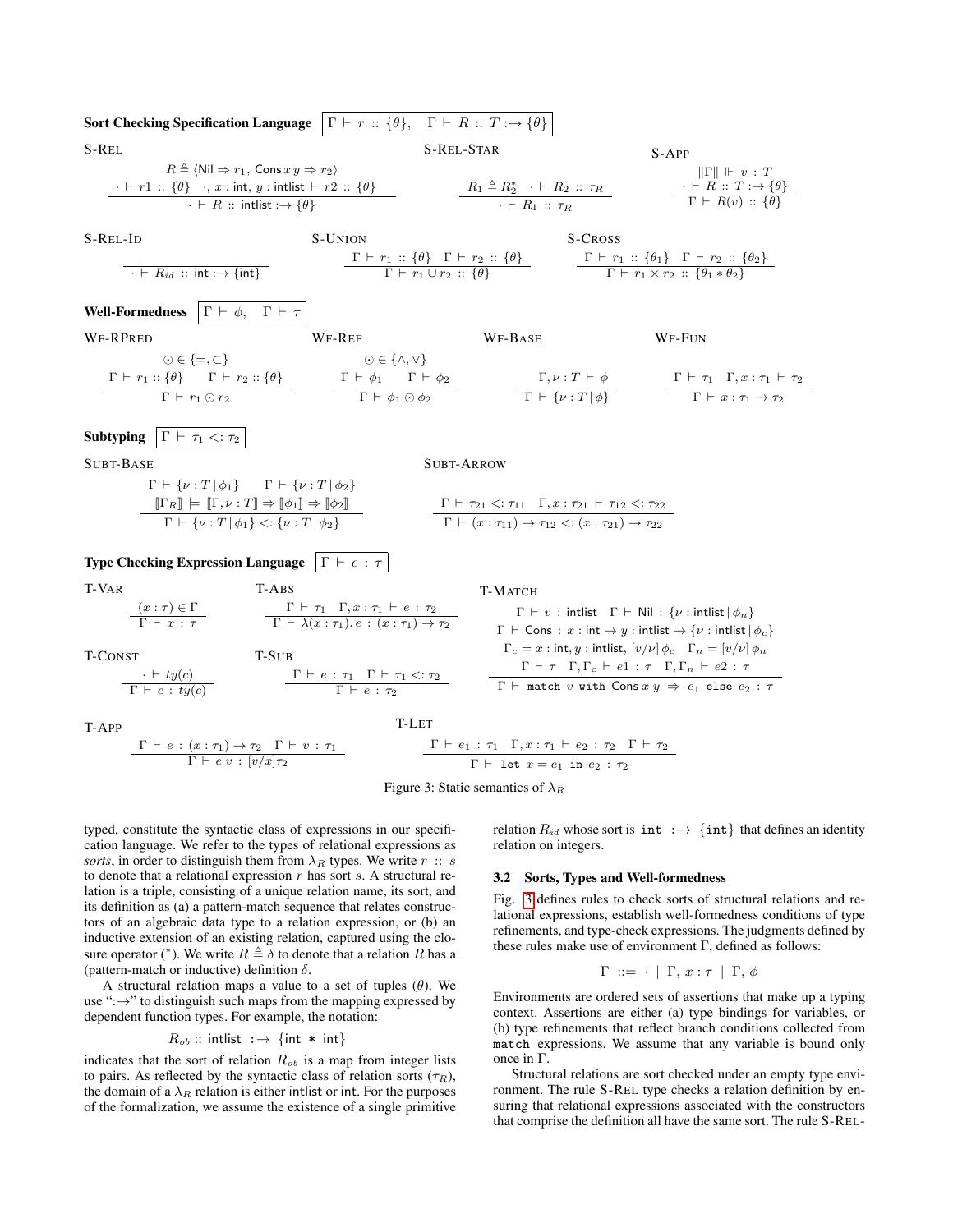## <span id="page-5-0"></span>**MSFOL**

x ∈ λ<sup>R</sup> variable i, k, j ∈ bound variable R ∈ uninterpreted relation A ∈ uninterpreted sort φ <sup>F</sup> ::= v | v = v | φ <sup>F</sup> φ <sup>F</sup> | φ <sup>F</sup> ⇔ φ <sup>F</sup> quantifier − free | φ <sup>F</sup> ⇒ φ <sup>F</sup> | φ <sup>F</sup> ∨ φ <sup>F</sup> | φ <sup>F</sup> ∧ φ <sup>F</sup> proposition | v : τ F φ <sup>L</sup> ::= ∀(k : T <sup>F</sup> ). φ<sup>L</sup> | φ <sup>F</sup> | φ <sup>L</sup> ∧ φ <sup>L</sup> quantified | φ <sup>L</sup> ∨ φ <sup>L</sup> proposition v ::= x | k | j | R variable T <sup>F</sup> ::= A | bool sort τ <sup>F</sup> ::= bool | T <sup>F</sup> → τ <sup>F</sup> sort of φ F Auxiliary Definitions F : T → A Inst : φ <sup>L</sup> × v → φ L Inst(∀(k : T <sup>F</sup> ).φL, y) = [y/k]φ L ηwrap : φ <sup>F</sup> × τ <sup>F</sup> → φ L ηwrap(φ <sup>F</sup> , T <sup>F</sup> → τ <sup>F</sup> ) = ∀(k : T <sup>F</sup> ).ηwrap(φ <sup>F</sup> k, τ<sup>F</sup> ) ηwrap(φ <sup>F</sup> , bool) = φ F Semantics of Relational Expressions <sup>J</sup>r<sup>K</sup> <sup>J</sup>R(Cons <sup>v</sup><sup>1</sup> <sup>v</sup>2)<sup>K</sup> <sup>=</sup> <sup>J</sup>ΣR(R)(Cons <sup>v</sup><sup>1</sup> <sup>v</sup>2)<sup>K</sup> <sup>J</sup>R(Nil)<sup>K</sup> <sup>=</sup> <sup>J</sup>ΣR(R)(Nil)<sup>K</sup> <sup>J</sup>T<sup>K</sup> <sup>=</sup> <sup>F</sup>(T) <sup>J</sup>{T}<sup>K</sup> <sup>=</sup> <sup>J</sup>T<sup>K</sup> <sup>→</sup> bool <sup>J</sup>{<sup>T</sup> <sup>∗</sup> <sup>θ</sup>}<sup>K</sup> <sup>=</sup> <sup>J</sup>T<sup>K</sup> <sup>→</sup> <sup>J</sup>{θ}<sup>K</sup> <sup>J</sup><sup>T</sup> :→ {θ}<sup>K</sup> <sup>=</sup> <sup>J</sup>T<sup>K</sup> <sup>→</sup> <sup>J</sup>{θ}<sup>K</sup> <sup>J</sup>Rid <sup>K</sup> <sup>=</sup> <sup>∀</sup>(<sup>j</sup> : <sup>J</sup> int <sup>K</sup>). <sup>∀</sup>(<sup>k</sup> : <sup>J</sup> int <sup>K</sup>).j <sup>=</sup> <sup>k</sup> <sup>J</sup>R<sup>K</sup> <sup>=</sup> <sup>η</sup>wrap(R, <sup>J</sup>ΓR(R)K) <sup>J</sup>R(x)<sup>K</sup> <sup>=</sup> Inst(JRK, x) <sup>J</sup>r<sup>1</sup> <sup>∪</sup> <sup>r</sup>2<sup>K</sup> <sup>=</sup> <sup>γ</sup>t(Jr1K, <sup>∨</sup>, <sup>J</sup>r2K) <sup>J</sup>r<sup>1</sup> <sup>×</sup> <sup>r</sup>2<sup>K</sup> <sup>=</sup> <sup>γ</sup>✶(Jr1K, <sup>∧</sup>, <sup>J</sup>r2K) γt(∀(k : T <sup>F</sup> ). e1, , ∀(k : T <sup>F</sup> ). e2) = ∀(k : T <sup>F</sup> ). γt(e1, , e2) γt(φ F 1 , , φ<sup>F</sup> 2 ) = φ F <sup>1</sup>  φ F 2 γ✶(∀j : T F j . φ<sup>F</sup> 1 , , ∀k : T F k . φ<sup>F</sup> 1 ) = ∀(j : T F j ). ∀(k : T F k ). φ<sup>F</sup> <sup>1</sup>  φ Semantics of Type Refinements <sup>J</sup>φ<sup>K</sup> <sup>J</sup>φ<sup>1</sup> <sup>∧</sup> <sup>φ</sup>2<sup>K</sup> <sup>=</sup> <sup>J</sup>φ1<sup>K</sup> <sup>∧</sup> <sup>J</sup>φ2<sup>K</sup> <sup>J</sup>φ<sup>1</sup> <sup>∨</sup> <sup>φ</sup>2<sup>K</sup> <sup>=</sup> <sup>J</sup>φ1<sup>K</sup> <sup>∨</sup> <sup>J</sup>φ2<sup>K</sup> <sup>J</sup>r<sup>1</sup> <sup>=</sup> <sup>r</sup>2<sup>K</sup> <sup>=</sup> <sup>γ</sup>t(Jr1K, <sup>⇔</sup>, <sup>J</sup>r2K) <sup>J</sup>r<sup>1</sup> <sup>⊆</sup> <sup>r</sup>2<sup>K</sup> <sup>=</sup> <sup>γ</sup>t(Jr1K, <sup>⇒</sup>, <sup>J</sup>r2K)

Figure 4: Semantics of Specification Language

STAR captures the fact that an inductive extension of a relation has the same type as the relation itself. The rule S-APP sort checks relation applications by ensuring that the argument to the relation has the required simple (non-dependent) type. The rule makes use of a simple typing judgment ( ) under a *refinement erased* Γ (denoted  $\|\Gamma\|$ ) for this purpose. Rules for simple typing judgments are straightforward, and are elided here; the full set of rules can be found in the accompanying technical report [\[10\]](#page-13-5).

Refinement erasure on a dependent base type  $(\tau)$  sets its type refinement to *true*, effectively erasing the refinement to yield a simple type. For function types, erasure is defined recursively:

$$
\|\{\nu:T \,|\, \phi\}\| = T \qquad \|(x:\tau_1) \to \tau_2\| = \|\tau_1\| \to \|\tau_2\|
$$

Refinement erasure for type environments performs erasure over all type bindings within the environment, in addition to erasing all recorded branch conditions. For an empty environment, refinement erasure is an identity.

$$
\begin{array}{rcl}\n\left\| \Gamma, x : \tau \right\| & = & \left\| \Gamma \right\|, x : \left\| \tau \right\| \\
\left\| \cdot \right\| & = & \cdot\n\end{array}
$$

The dependent type checking rules for  $\lambda_R$  expressions are mostly standard, except for T-CONST and T-MATCH. The rule T-CONST makes use of a function  $ty$  that maps a constant  $c$  to a type  $(ty(c))$ , which remains its type under any Γ. The function  $ty$ is defined below:

$$
\begin{array}{rcl}\n\forall i \in \mathbb{Z}, \, ty(i) & = & \textrm{int} \\
ty(\textrm{Nil}) & = & \{\nu: \textrm{intlist} \, | \, \phi_n\} \\
ty(\textrm{Cons}) & = & x: \textrm{int} \rightarrow y: \textrm{intlist} \rightarrow \{\nu: \textrm{intlist} \, | \, \phi_c\}\n\end{array}
$$

The type refinements of Nil  $(\phi_n)$  and Cons  $(\phi_c)$  in the T-MATCH rule are conjunctive aggregations of Nil and Cons cases (resp.) of all structural relation definitions found within a program. To help us precisely define  $\phi_n$  and  $\phi_c$ , we assume the presence of (a) a globally-defined finite map ( $\Sigma_R$ ) that maps relation names to their pattern-match definitions, and (b) a finite ordered map  $\Gamma_R$ that maps relation names to their sorts. We implicitly parameterize our typing judgment over  $\Sigma_R$  (i.e., our  $\vdash$  is actually  $\vdash_{(\Sigma_R,\Gamma_R)}$ ). Inductive relations defined using the closure operator are assumed to be unfolded to pattern-match definitions before being bound in  $\Sigma_R$ :

F 2

$$
\frac{R\triangleq R_2^* \quad \Sigma_R(R_2)=\langle {\sf Nil} \Rightarrow r_1, \ {\sf Cons}\, x \, y \Rightarrow r_2 \rangle}{\Sigma_R(R)=\langle {\sf Nil} \Rightarrow r_1, \ {\sf Cons}\, x \, y \Rightarrow r_2 \cup R(y) \rangle}
$$

For the sake of presentation, we treat the pattern-match definition of a structural relation as a map from constructor patterns to relational expressions. Consequently, when  $\Sigma_R(R) = \overline{\langle N\mathbf{i}| \rangle}$  $r_1$ , Cons  $x y \Rightarrow r_2 \cup R(y)$ , the notation  $\Sigma_R(R)(Nil)$  denotes  $r_1$ , and  $\Sigma_R(R)$ (Cons x y) denotes r<sub>2</sub>. With help of  $\Sigma_R$ , we now define  $\phi_n$ , and  $\phi_c$  as:

$$
\begin{array}{rcl}\n\phi_n & = & \bigwedge_{R \in dom(\Sigma_R)} R(\nu) = \Sigma_R(R)(\text{Nil}) \\
\phi_c & = & \bigwedge_{R \in dom(\Sigma_R)} R(\nu) = \Sigma_R(R)(\text{Cons } x \, y)\n\end{array}
$$

For instance, consider a case where  $\Sigma_R$  has only one element  $(R)$ in its domain:

$$
\Sigma_R = [R \mapsto \langle \text{Nil} \Rightarrow R_{id}(0) \mid \text{Cons } x \, y \Rightarrow R_{id}(x) \rangle]
$$

The type of Nil and Cons in such case is as following:

$$
ty(\text{Nil}) = \{ \nu : \text{intlist} \mid R(\nu) = R_{id}(0) \}
$$
  

$$
ty(\text{Cons}) = x : \text{int} \rightarrow y : \text{intlist} \rightarrow \{ \nu : \text{intlist} \mid R(\nu) = R_{id}(x) \}
$$

The T-MATCH rule type checks each branch of the match expression under an environment that records the corresponding branch condition. Additionally, the type environment for the Cons branch is also extended with the types of matched pattern variables  $(x$  and y). The branch condition for the Cons (alternatively, Nil) case is obtained by substituting the test value  $(v)$  for the bound variable  $(v)$ in the type refinement of Cons (Nil). Intuitively, the branch condition of Cons (alternatively, Nil) captures the fact that the value  $v$ was obtained by applying the constructor Cons (Nil); therefore, it should satisfy the invariant of Cons (Nil). For instance, consider the match expression:

$$
\mathtt{match}~z~\mathtt{with}~\mathsf{Cons}~x~y \,\Rightarrow\, e_1~\mathtt{else}~e_2
$$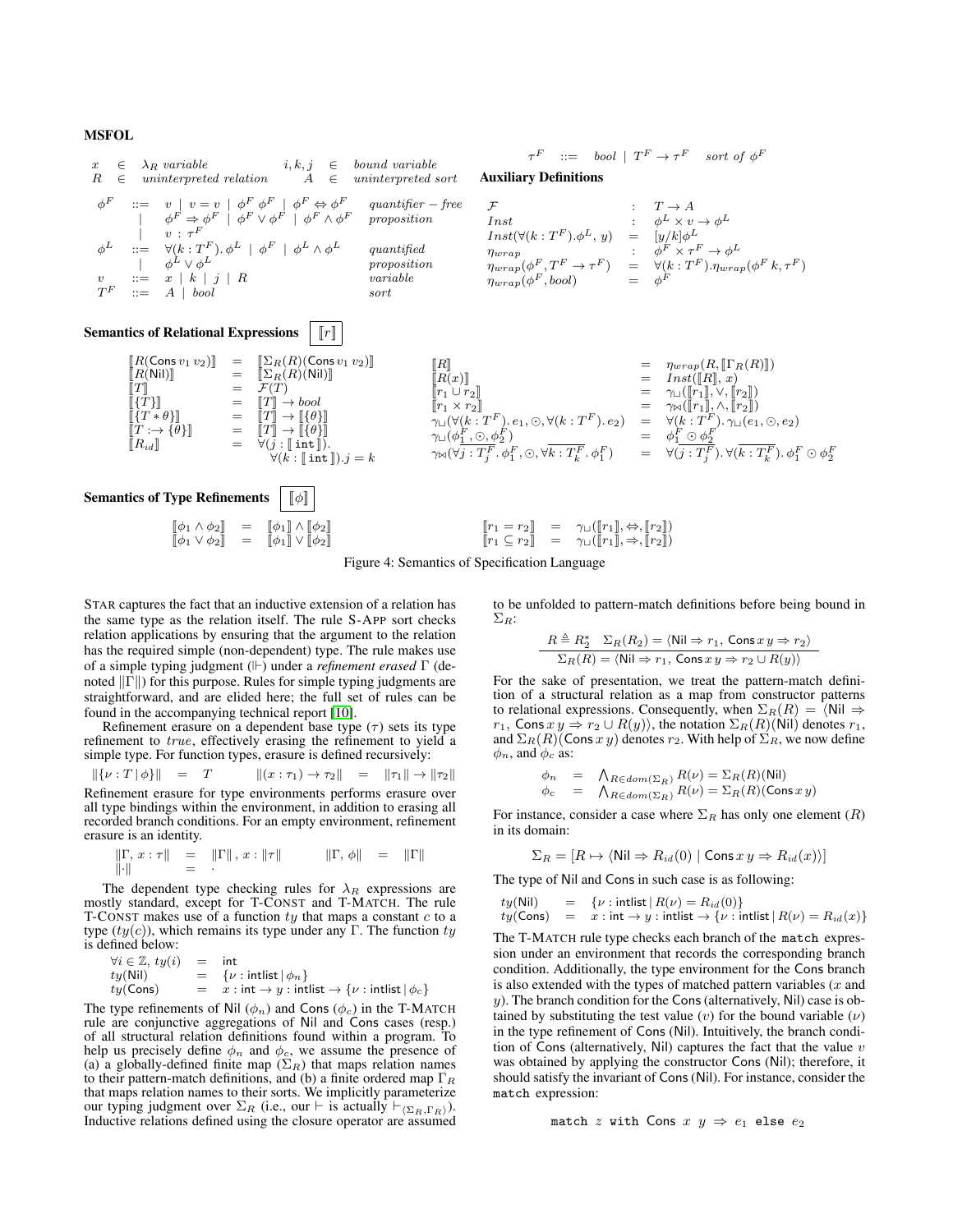where Cons has type<sup>[5](#page-6-0)</sup>

Cons :  $x$ :int  $\rightarrow$   $y$ :intlist  $\rightarrow$ 

$$
\{\nu : \text{intlist} \mid R_{mem}(\nu) = R_{id}(x) \cup R_{mem}(y)\}
$$

Expression  $e_1$  is type-checked under the extended environment:

$$
\Gamma, x: \{\nu : \mathsf{int} \mid \mathit{true}\}, \mathit{xs}: \{\nu : \mathsf{intlist} \mid \mathit{true}\}, \\
R_{mem}(z) = R_{id}(x) \cup R_{mem}(y)
$$

The subtyping rules allow us to propagate dependent type information, and relate the subtype judgment to a notion of semantic entailment ( $\models$ ) in logic. The cornerstone of subtyping is the subtyping judgment between base dependent types defined by the rule SUBT-BASE. The rule refers to the map  $\Gamma_R$  that provides sorts for relations occurring free in type refinements. Intuitively, the rule asserts dependent type  $\tau_1$  to be a subtype of  $\tau_2$ , if and only if:

- Their base types match, and,
- Given a logical system  $L$ , and interpretations of type environment  $(\Gamma, \nu : T)$  and the type refinement  $\phi_1$  (of  $\tau_1$ ) in L, the following implication holds in  $L$ :

$$
[\![\Gamma,\nu:T]\!] \Rightarrow [\![\phi_1]\!] \Rightarrow [\![\phi_2]\!]
$$

The context under which the implication has to be valid ( $\llbracket \Gamma_R \rrbracket$ , is the interpretation of sort bindings of relations in L.

The soundness of  $\lambda_R$ 's type system is defined with respect to a reduction relation (−→) that specifies the langauge's operational semantics:

THEOREM 3.1. (Type Safety) *if*  $\cdot \vdash e : \tau$ *, then either e is a value, or there exists an e' such that*  $e \rightarrow e'$  *and*  $\cdot \vdash e' : \tau$ .

## 3.3 Semantics of the Specification Language

The semantics of our specification language is defined via a translation from well-typed relational expressions and well-formed type refinements to quantified propositions of many-sorted first-order logic (MSFOL).

Many-sorted first-order logic extends first-order logic (FOL) with sorts (types) for variables. For our purpose, we only consider the extension with Booleans and uninterpreted sorts, i.e., sorts that, unlike int , do not have an attached interpretation. Ground terms, or quantifier-free formulas, of MSFOL are drawn from propositional logic with equality and  $n$ -ary uninterpreted functions.

Our MSFOL semantics make use of the  $\Sigma_R$  map defined previously. For perspicuity, we introduce the following syntactic sugar:

$$
\Sigma_R(R)(\mathsf{Cons}\,v_1\,v_2)=[v_2/y]\,[v_1/x]\,\Sigma_R(R)(\mathsf{Cons}\,x\,y)
$$

Further, we also assume a finite ordered map  $\Gamma_R$  that maps structural relations to their sorts. That is, for all  $\overline{R}$  such that  $\cdot \vdash R ::$  $\tau_R$ , we have that  $\Gamma_R(R) = \tau_R$ .

Fig. [4](#page-5-0) describes the MSFOL semantics of  $\lambda_R$ 's specification language. The semantics is operational in the sense that it describes an algorithm to compile assertions in  $\lambda_R$  type refinements to formulas in MSFOL. Our semantics are parameterized over an auxiliary function  $(F)$  that maps  $\lambda_R$  datatypes to uninterpreted sorts in MSFOL. The specific uninterpreted sorts types map to are not relevant here. However,  $\mathcal F$  has to be a total function over  $\lambda_R$  datatypes. Note that despite treating interpreted types (eg: intlist and int) as uninterpreted sorts in the underlying logic, the exercise of ascribing a semantics to the type refinement language is complete. This is because the interpretation of any type is the collection of operations allowed on that type, and our type refinement language does not contain operations that are specific to values of any specific type.

Relations translate to uninterpreted functions with a Boolean co-domain in MSFOL. We choose to curry sorts of uninterpreted functions representing relations  $(R)$  to simplify the semantics. The auxiliary function  $\eta_{wrap}$  wraps an uninterpreted function under a quantified formula; this can be construed as an eta-equivalent abstraction of an uninterpreted function in prenex quantified logic. As an example, suppose we have

$$
R::\text{intlist}:\rightarrow{\text{int}}
$$

That is,  $\Gamma_R$  maps R to intlist : $\rightarrow$  {int}. Assume that:  $\|\text{int}\| = A_0$ and  $\llbracket \text{intlist} \rrbracket = A_1$ . Now,

$$
[R] = \eta_{wrap}(R, \Gamma_R(R))
$$
  
\n
$$
\eta_{wrap}(R, [\text{intlist} : \to \{\text{int}\}])
$$
  
\n
$$
\eta_{wrap}(R, [\text{intlist}] \to [\{\text{int}\}])
$$
  
\n
$$
\eta_{wrap}(R, A_1 \to A_0 \to bool)
$$
  
\n
$$
\forall (k : A_1). \eta_{wrap}(R k, A_0 \to bool)
$$
  
\n
$$
\forall (k : A_1). \forall (j : A_0). \eta_{wrap}(R k j, bool)
$$
  
\n
$$
\forall (k : A_1). \forall (j : A_0). R k j
$$

Auxiliary function Inst instantiates a prenex-quantified formula. We employ the standard interpretation of set union and cross product operations, when sets are represented using prenex-quantified propositions:

$$
\forall \overline{x}.\phi_1 \cup \forall \overline{x}.\phi_2 = \forall \overline{x}.(\phi_1 \vee \phi_2)
$$
  

$$
\forall \overline{x}.\phi_1 \times \forall \overline{y}.\phi_2 = \forall \overline{x}.\forall \overline{y}.(\phi_1 \wedge \phi_2)
$$

Our semantics use syntactic rewrite functions -  $\gamma_{\square}$  and  $\gamma_{\bowtie}$ , to perform this translation, and to move quantification to prenex position when composing quantified formulas using logical connectives.

To demonstrate the compilation process, we consider the following  $\lambda_R$  assertion:

$$
R_{ob}(1) = R_{id}(x) \times R_{mem}(xs)
$$

involving *membership* and *occurs-before* relations for integer lists:

$$
R_{mem}::\text{intlist}:\rightarrow{\text{int}}
$$

$$
R_{ob}::\text{intlist}:\rightarrow{\text{int*int}}
$$

The series of steps that compile the assertion to an MSFOL formula, which captures the semantics of the assertion, are shown in Fig. [5.](#page-7-1)<sup>[6](#page-6-1)</sup> The example assumes that  $\mathcal F$  maps int to sort  $A_0$ , and intlist to sort  $A_1$ .

The semantics of types and type refinements given Fig. [4](#page-5-0) can be lifted in a straightforward way to the level of type environments (Γ):

$$
\begin{array}{rcl}\n[\Gamma, x : \{\nu : T | \phi\} & = & [\Gamma] \Rightarrow x : [\![T]\!] \Rightarrow [[x/\nu]\phi] \\
[\Gamma, \phi] & = & [\![\Gamma]\!] \Rightarrow [\![\phi]\!] \\
[\cdot]\n\end{array}
$$

The interpretation of relation sort environment ( $\Gamma_R$ ) is a set of assertions over MSFOL sorts of uninterpreted relations:

<span id="page-6-2"></span>
$$
\begin{array}{rcl}\n\llbracket \Gamma_R, R :: \tau_R \rrbracket & = & \llbracket \Gamma_R \rrbracket \cup \{R : \llbracket \tau_R \rrbracket\} \\
= & \{\}\n\end{array}
$$

The following lemma states that the translation to MSFOL is complete for a well-formed type refinement:

LEMMA 3.2. (Completeness of semantics) *For all*  $\phi$ , Γ, *if* Γ  $\vdash \phi$ , *then there exists an MSFOL proposition*  $\phi^L$  *such that*  $[\![\phi]\!] = \phi^L$ *.*

<span id="page-6-0"></span> $<sup>5</sup>$  In our examples, we assign the same names to formal and actual arguments</sup> for convenience.

<span id="page-6-1"></span><sup>&</sup>lt;sup>6</sup> We focus only on the underlined part of the assertion as compilation stack increases. We switch back to showing complete assertion when all sub-parts are reduced. The digit before the dot in a step number indicates this switch.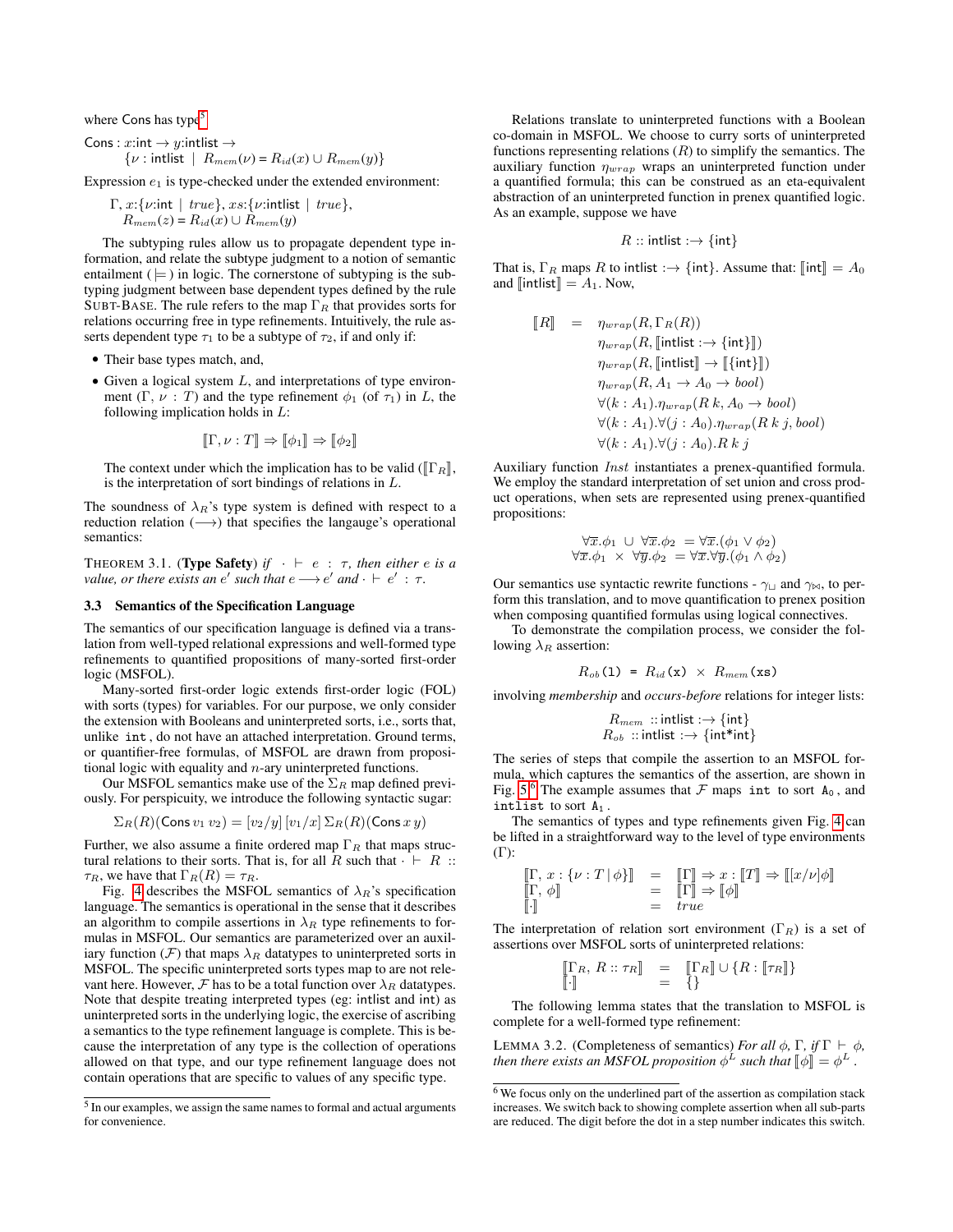<span id="page-7-1"></span>

| $\mathbb{R}_{ab}(1) = \mathbb{R}_{id}(\mathbf{x}) \times \mathbb{R}_{mem}(\mathbf{x}\mathbf{s})$                                                                                                                                              | (1.1) |
|-----------------------------------------------------------------------------------------------------------------------------------------------------------------------------------------------------------------------------------------------|-------|
| $\gamma{\scriptstyle\sqcup}(\lbrack\!\lbrack\,\rbrack\!\rbrack\, \mathsf{R}_{ob}(1)\,\rbrack\!\rbrack\,,\Leftrightarrow,\,\lbrack\!\lbrack\,\rbrack\!\rbrack\,\rbrack\!\rbrack_{\mathit{id}}(x)\times\mathsf{R}_{mem}(xs)\,\rbrack\!\rbrack)$ | (1.2) |
| $Inst\llbracket R_{oh} \rrbracket l$                                                                                                                                                                                                          | (2.1) |
| $Inst(\forall(i : \ \text{intlist}\ ).\forall(j : \ \text{int}\ ).$                                                                                                                                                                           | (2.2) |
| $\forall (k : \lbrack \lbrack \text{int} \rbrack) . (Rob i j k)) x$                                                                                                                                                                           |       |
| $Inst \left(\forall(i : A_1).\forall(j : A_0).\forall(k : A_0).(Rob i j k)\right) x$                                                                                                                                                          | (2.3) |
| $(\forall (j : A_0). \forall (k : A_0). (Rob x j k))$                                                                                                                                                                                         | (2.4) |
| $\gamma _{\sqcup }([ \hspace{-.03in} [ R_{ob} (1) \hspace{-.03in} ]], \Leftrightarrow , \hspace{-.03in} [ \hspace{-.03in} [ R_{id} (\texttt{x}) \times R_{mem} (\texttt{xs}) \hspace{-.03in} ]])$                                             | (1.2) |
| $\gamma_{\bowtie}(\llbracket R_{id}(x) \rrbracket, \wedge, \llbracket R_{mem}(xs) \rrbracket)$                                                                                                                                                | (3.1) |
| $Inst \left(\forall(i : \ \text{int}\right], \forall (j : \ \text{int}\ ).(i = j)\right)$ x                                                                                                                                                   | (4.1) |
| $\forall (i : A_0).$ $(x = i)$                                                                                                                                                                                                                | (4.2) |
| $\gamma \bowtie (\llbracket R_{id}(x) \rrbracket, \wedge, \llbracket R_{mem}(xs) \rrbracket)$                                                                                                                                                 | (3.1) |
| $(\forall (k : A_0)(Rmem xs k))$                                                                                                                                                                                                              | (5.1) |
| $\gamma_{\bowtie}(\forall(j : A_0).(x = j), \wedge, (\forall(k : A_0)(\texttt{Rmem xs } k)))$                                                                                                                                                 | (3.2) |
| $\forall (j : A_0) . \forall (k : A_0) . (x = j) \land (Rmem xs k)$                                                                                                                                                                           | (3.3) |
| $\gamma_{\square}((\forall(j : A_0).\forall(k : A_0).(\text{Rob } x j k)), \Leftrightarrow$                                                                                                                                                   | (1.3) |
| $\forall (j : A_0) . \forall (k : A_0) . (x = j) \land (Rmem xs k))$                                                                                                                                                                          |       |
| $\forall (j : A_0). \forall (k : A_0). (Rob 1 j k) \Leftrightarrow (x = j) \land (Rem x s k)$                                                                                                                                                 | (1.4) |
|                                                                                                                                                                                                                                               |       |

Figure 5: Compiling a  $\lambda_R$  assertion to MSFOL

## 3.4 Decidability of  $\lambda_R$  Type Checking

The subtyping judgment in our core language  $(\lambda_R)$  relies on the semantic entailment judgment of MSFOL. The premise of SUBT-BASE contains the following:

$$
\llbracket \Gamma_R \rrbracket \models \llbracket \Gamma, \nu : T \rrbracket \Rightarrow \llbracket \phi_1 \rrbracket \Rightarrow \llbracket \phi_2 \rrbracket
$$

Consequently, decidability of type checking in  $\lambda_R$  reduces to decidability of semantic entailment in MSFOL. Although semantic entailment is undecidable for full first-order logic, our subset of MSFOL is a carefully chosen decidable fragment. This fragment, known as Effectively Propositional (EPR) first-order logic, or Bernay-Schönfinkel-Ramsey (BSR) logic, consists of prenex quantified propositions with uninterpreted relations and equality. Offthe-shelf SMT solvers (e.g., Z3) are equipped with efficient deci-sion procedures for EPR logic [\[19\]](#page-13-6), making type checking in  $\lambda_R$  a practical exercise.

## <span id="page-7-4"></span>THEOREM 3.3. (Decidability) *Type checking in*  $\lambda_R$  *is decidable.*

Proof Follows from Lemma [3.2](#page-6-2) and decidability proof of EPR logic.

## <span id="page-7-0"></span>4. Parametricity

#### 4.1 Syntax

We now extend our core language  $(\lambda_R)$  with parametric polymorphism, and the specification language with parametric relations relations parameterized over other relations . We refer to the extended calculus as  $\lambda_{\forall R}$ . Figure [6](#page-7-2) shows the type and specification language of  $\lambda_{\forall R}$ . We have elided  $\lambda_{\forall R}$ 's expression language in the interest of space. Unmodified syntactic forms of  $\lambda_R$  are also elided.

The only algebraic data type in  $\lambda_{\forall R}$  is a polymorphic list, which is the domain for structural relations. Consequently, structural relations have sort schemes ( $\sigma_R$ ), akin to type schemes ( $\sigma$ ) of the term language. For example, the non-parametric head relation  $(R_{hd})$ from Section [2,](#page-2-2) when defined over a polymorphic 'a list will have sort scheme,  $\forall$  'a. 'a list : $\rightarrow$  'a. The specification language also contains an expression  $(\mathcal{R} T)$  to instantiate a generalized type variable in parametric relation sorts.

A parametric relation generalizes a structural relation, just as a polymorphic list generalizes a monomorphic one. Our syntax

#### <span id="page-7-2"></span>Calculus  $\lambda_{\forall R}$

|            | $\in$ tuple – sort variables<br>$'$ a, $'$ b $\in$ type variables                                     | $x, y, k \in variables$ |  |
|------------|-------------------------------------------------------------------------------------------------------|-------------------------|--|
|            | $T$ ::= 'a   'alist   int                                                                             | $d$ atatypes            |  |
|            | $\tau$ ::= $\{\nu : T   \Phi\}$   $(x : \tau) \rightarrow \tau$                                       | dependent type          |  |
|            | $\delta$ ::= $\forall t. \forall (R :: 'a : \rightarrow t). \delta \mid \tau$                         | parametric dep. type    |  |
|            | $\sigma$ ::= $\forall'$ <b>a</b> . $\sigma$   $\delta$                                                | type scheme             |  |
|            | <b>Specification Language</b>                                                                         |                         |  |
| Φ          | $\therefore = \rho = \rho \mid \rho \subset \rho \mid \Phi \wedge \Phi \mid true$                     | type refinement         |  |
| $\rho$     | $\therefore = \mathcal{R}(x)   \rho \cup \rho   \rho \times \rho$                                     | rel. expression         |  |
| R          | $\therefore = \mathcal{R}T \mid \mathcal{R}\theta\mathcal{R} \mid R$                                  | instantiation           |  |
| $\theta$   | $\therefore = t \mid t * \theta \mid T * \theta \mid T$                                               | tuple sort              |  |
| $\tau_R$   | $\Rightarrow$ $\forall t.$ ('a : $\rightarrow$ t) : $\rightarrow$ ('a list : $\rightarrow$ $\theta$ ) | <i>relation sort</i>    |  |
|            | ${}'$ alist : $\rightarrow \theta$                                                                    |                         |  |
| $\sigma_R$ | $\Rightarrow$ $\forall$ 'a. $\tau_R$   $\tau_R$                                                       | sort scheme             |  |

 $\Delta_R$  ::=  $\langle R, R_p, \sigma_R, \text{Cons } x y \Rightarrow r | \text{Nil } \Rightarrow r \rangle$  rel. definition  $\langle R, R_p, \sigma_R, \mathcal{R}^* \rangle$ 

Figure 6:  $\lambda_{\forall R}$  - Language with parametric relations

and semantics for parametric relations are based on this correspondence. Since the list type constructor takes only one type argument, structural relations in  $\lambda_{\forall R}$  are parameterized over one relational parameter. The domain of a relational parameter to a structural relation over a 'a list should be 'a. When the type variable in 'a list is instantiated with, e.g., 'b list , the parameter of a parametric relation over 'a list can be instantiated with a structural relation over 'b list . For instance, the relational parameter R in the parametric membership relation ( $R_{mem}$  R), defined in Sec. [2,](#page-2-2) can be instantiated with the non-parametric head relation,  $R_{hd}$ <sup>[7](#page-7-3)</sup>, after instantiating 'a in its sort scheme with a 'b list . The resulting relation can now be applied to a list of lists (i.e., a 'b list list ) to denote the set of head elements in the constituent lists.

The definition  $(\Delta_R)$  of a parametric relation is a tuple containing its name  $(R)$ , the name of its relational parameter  $(R_p)$ , its sort scheme ( $\sigma_R$ ), and its definition. A parametric relation definition very often does not place constraints over the co-domain of its relational parameter. For instance, consider the parametric  $R_{hd}$  relation over 'a list reproduced from Section [2:](#page-2-2)

relation 
$$
(R_{hd} R)
$$
 (x::xs) =  $R(x)$   
 |  $(R_{hd} R)$  [] =  $\emptyset$ 

 $R_{hd}$  requires that the domain of its parameter be 'a, but it places no restriction on the co-domain of  $R$ . In order to have a truly parametric definition of  $R_{hd}$ , it is essential that we let the relational parameter have an unrestricted co-domain. Therefore, we let tuplesort variables (t) be used in tuple sorts  $(\theta)$ . Such a variable can be instantiated with a tuple sort, such as int\*int.

In order to use a parametric relation in a type refinement, its relational parameter has to be instantiated. Polymorphism in  $\lambda_{\forall R}$ is predicative so parameterization over relations in  $\lambda_{\forall R}$  is also predicative. An *instantiated* parametric relation is equivalent to a non-parametric relation; it can be *applied* to a variable of the term language, and can also be used to instantiate other parametric relations.

<span id="page-7-3"></span><sup>&</sup>lt;sup>7</sup> A note on notation: We use  $(R_{mem} R)$  and  $(R_{hd} R)$  to denote parametric membership and head relations, resp. We continue to use  $\mathcal{R}_{mem}$  and  $R_{hd}$  to denote their non-parametric versions. We use qualifiers "parametric" and "non-parametric" to disambiguate.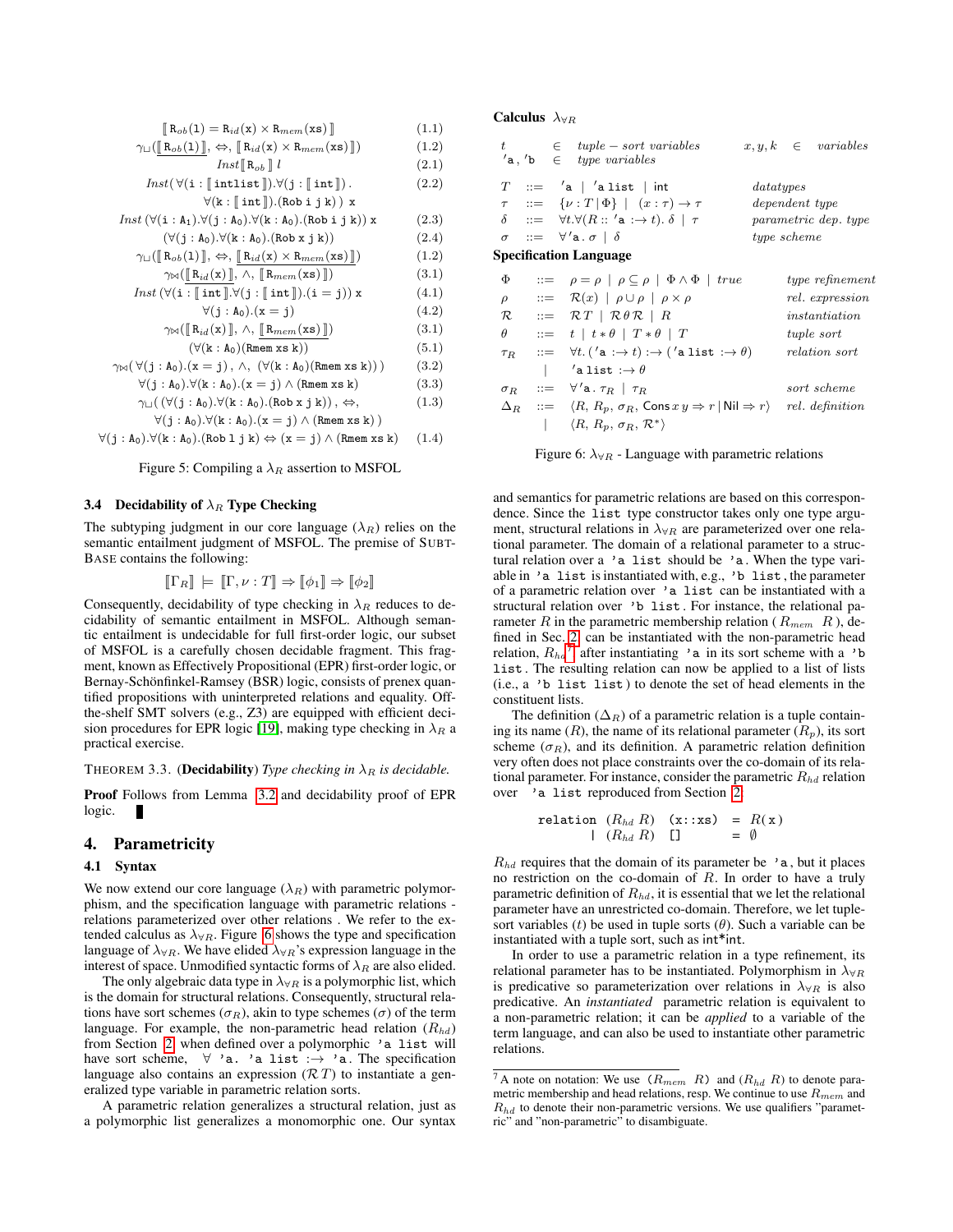<span id="page-8-0"></span>

| r              | $\therefore$ $R(x)$   $r \times r$                   |                  |
|----------------|------------------------------------------------------|------------------|
| $F_R$          | $\therefore = \lambda(\overline{x} : \overline{T}).$ | transformer      |
| e <sub>b</sub> | $ ::=$ bind $(R(x), F_R)$                            | bind expression  |
| $E_b$          | $\therefore = \lambda(x:T)$ . bind $(R(x), F_R)$     | bind abstraction |
| $\psi$         | $\therefore$ $R = E_b$                               | bind equation    |
|                | $\Sigma^b_R$ ::= $\lambda R.E_b$                     | bind definition  |

|  | Figure 7: Bind Syntax |
|--|-----------------------|
|  |                       |

To extend the generality of parametric relations to dependent types of the term language, we lift the parameterization over relations from the level of type refinements to the level of types. We refer to dependent types parameterized over relations as *parametric dependent types* (δ). An example of a parametric dependent type is the type of foldl from Section [2.](#page-2-2) Another example is the type of map shown below:

$$
('R1, 'R2) map :1 → (f : x → {u | 'R2(u) = 'R1(x)} ) →{u | ((Rob 'R2)* u) = ((Rob 'R1)* 1)}
$$

#### 4.2 Sort and Type Checking

Rules to check sorts of relational expressions and well-formedness of type refinements ( $\Phi$ ) in  $\lambda_{\forall R}$  are straightforward extensions of similar rules for  $\lambda_R$  and are omitted here. Sort-checking a parametric relation definition reduces to sort-checking a non-parametric relation definition under an environment extended with the sort of its relational parameter. Checking the sort of a relation instantiation is the same as checking the sort of a function application in other typed calculi, such as System F, as are rules to type-check generalization and instantiation expressions.

## 4.3 Semantics of Parametric Relations

Before we describe our semantics for parametric relations, we present a few auxiliary definitions:

*Ground Relations.* A ground relation of a parametric relation  $(R)$ is a non-parametric relation obtained by instantiating the relational parameter with the identity  $R_{id}$  relation in its definition. Since we require the co-domain of the relational parameter to be a tuplesort variable (t), an instantiation of the parameter with  $R_{id}$  is always sort-safe. Therefore, there exists a ground relation for every parametric relation in  $\lambda_{\forall R}$ .

*Transformer Expression.* A transformer expression  $(F_R)$  is a  $\lambda_R$ relational expression under a binder that binds a tuple of variables. A transformer expression is expected to transform the tuple to a set of tuples through a cross-product combination of relation applications. The sort of a transformer application is a map (under ':→') from tuple-sort ( $\theta_1$ ) to a set sort ( $\{\theta_2\}$ ). An example of a transformer expression of sort 'a : $\rightarrow$  { 'a\*'a } is the *reflexive transformer*:

$$
\lambda x. R_{id}(x) \times R_{id}(x)
$$

*Bind Expressions.* Consider an operator that accepts a relation application and a transformer expression  $(F_R)$ , applies  $F_R$  over every tuple in the set representing a relation application, and subsequently folds the resulting set of sets using set union. Such an operator has following sort:

$$
\forall t_1, t_2. \{t_1\} \colon \rightarrow (t_1 \colon \rightarrow \{t_2\}) \colon \rightarrow \{t_2\}
$$

We name the operator bind , after set monadic bind. The syntax of bind expressions is given in Fig. [7.](#page-8-0) For brevity, we exclude sort annotations on bind expressions  $(F_R)$  and bind abstractions  $(E_b)$  in our examples.

By *binding* a relation application with a transformer expression, a bind expression effectively creates a new relation. For instance, given a list l with type 'a list , the bind expression that binds  $R_{mem}(l)$  with a reflexive transformer is as following:

$$
\text{bind}(R_{mem}(l), \lambda x. R_{id}(x) \times R_{id}(x))
$$

The result of evaluating this expression is the set of reflexive pairs of elements in the list, which is equivalent to instantiating  $\tilde{R}_{mem}$ with  $R_{dup}$ :

$$
(R_{mem} R_{dup})(l) = \text{bind}(R_{mem}(l), \lambda x. R_{id}(x) \times R_{id}(x))
$$

Here, equality is interpreted as equality of sets on both sides. Since the semantics of a relation application is the set of tuples, the above equation defines the semantics of  $(R_{mem} R_{dup})$  in terms of its ground relation  $R_{mem}$ . Indeed, a parametric  $R_{mem}$  relation (call it  $\overline{R}_{mem}^{\pi}$ ) can be defined equivalently in terms of its non-parametric variant as:

$$
R^{\pi}_{mem} \equiv \lambda R.\lambda l. \text{ bind}(R_{mem}(l), \lambda x.R(x))
$$

We refer to the above definition as the *bind definition* of parametric  $R_{mem}$  relation. Every well-sorted parametric structural relation definition in  $\lambda_{\forall R}$  can be transformed to a bind definition that is extensionally equal, i.e., both produce the same set of tuples for every instantiation, and subsequent application. Therefore, the pattern-match syntax used to define parametric relations is simply syntactic sugar over its underlying bind definition.

#### 4.3.1 Elaboration to Bind Definition

Elaborating a parametric relation definition to a bind definition requires that we construct its ground relation, and a transformer expression  $(F_R)$ . A ground relation definition is derived by instantiating its parametric definition with  $R_{id}$ , as stated previously. Constructing a transformer expression is equally simple - one only needs to examine the co-domain tuple sort of the parametric relation, which is also the co-domain tuple sort of the transformer expression (from the type of bind ). A sort variable in the tuple sort is interpreted as application of its parameter relation, an asterisk in the sort translates to a cross-product, and a  $\lambda_{\forall R}$  type in the tuple sort translates to application of  $R_{id}$ . For instance, consider a hypothetical parametric relation  $R_x$  with the following sort:

$$
R_x : : \forall t. \; (\mathsf{int} : \rightarrow \{t\}) : \rightarrow (\mathsf{int} \; \mathsf{list} : \rightarrow \{ \mathsf{int} * t * t \})
$$

We let R denote the relational parameter of  $R_x$ . The ground relation of  $R_x$  (call it  $R_{x'}$ ) is the instantiated parametric relation  $(R_x R_{id})$ , which has the sort int list :  $\rightarrow$  {int \* int \* int}. From the type of bind , we know that the sort of the required transformer expression  $(F_R)$  is (int\*int\*int) :  $\rightarrow$  {int\*t\*t}. Recalling that  $F_R$  is a lambda bound relational expression, which is a cross product combination of relation applications (Fig. [7\)](#page-8-0), we observe that the only possible solution for  $F_R$  is:

$$
\lambda(x,y,z) \cdot R_{id}(x) \times R(y) \times R(z)
$$

Consequently, we derive the following bind definition of  $R_x$ :

 $\lambda R.\lambda l$ . bind  $(R_{x'}(l), \ \lambda(x,y,z)$ .  $R_{id}(x)\times R(y)\times R(z))$ 

## 4.3.2 Bind Equations

By substituting parametric relations with their bind definitions, every instantiation of a parametric relation can be reduced to a bind abstraction ( $E<sub>b</sub>$  in Figure [7\)](#page-8-0), which, like any non-parametric structural relation in  $\lambda_{\forall R}$ , is a map from a 'a list to a set of tuples. Therefore, an instantiated parametric relation can be treated as a new non-parametric relation that is defined using bind . For example,  $(R_{mem} R_{dup})$  can be treated as a new non-parametric relation  $R_1$ , defined in terms of bind: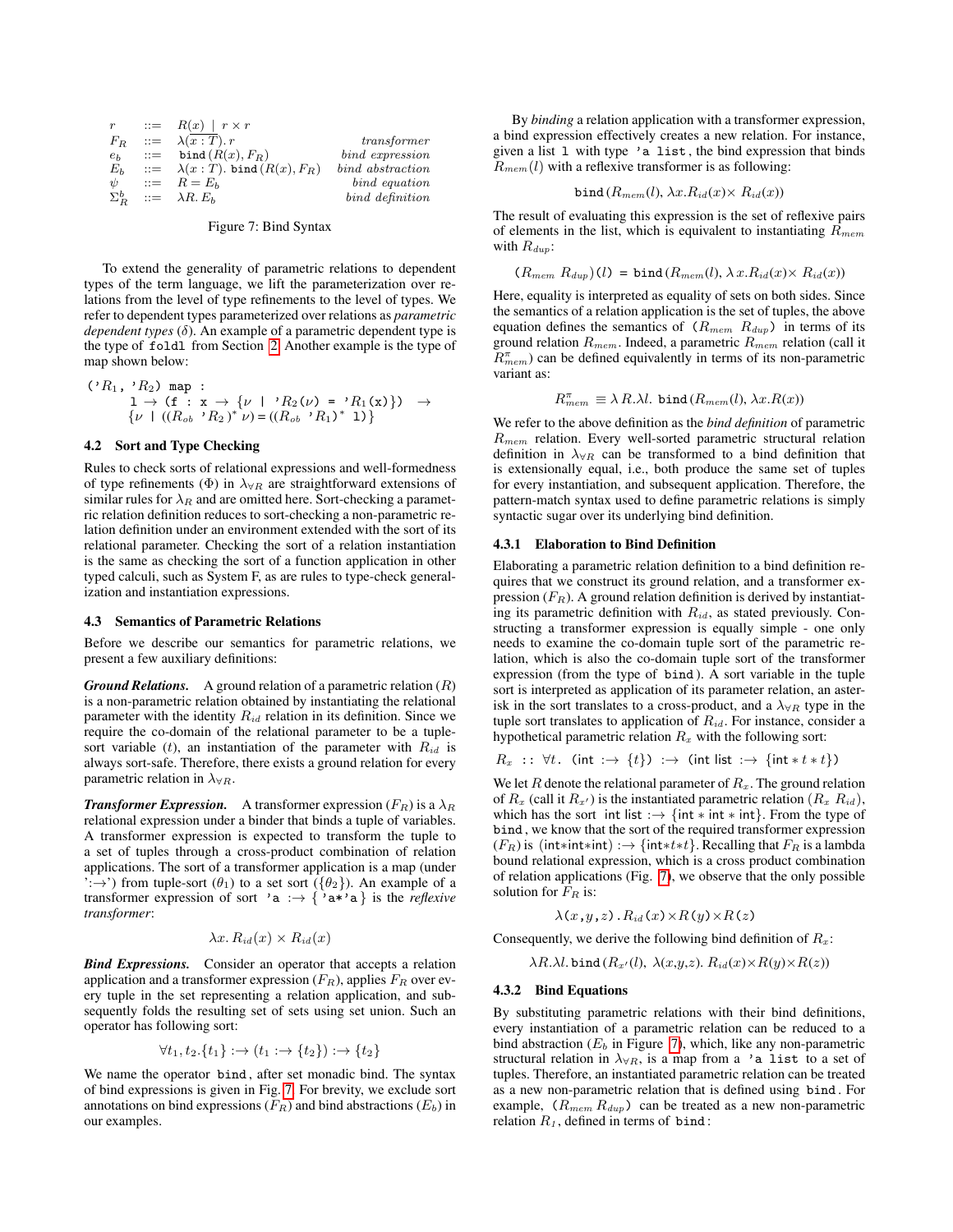<span id="page-9-1"></span>
$$
\begin{array}{rcll} \left[\!\!\!\begin{array}{rcl} R_2=\lambda(x:T_1).\,\,\text{bind}\left(R_1(x),\lambda(\overline{k:T_2}).\,r\right)\right] & = & \forall (x:\left[\!\!\!\begin{array}{rcl} T_1\right]\!\!\!\!\!\right],\,\,\gamma_{\Rightarrow}(\left[\!\!\!\left[R_1(x)\right]\!\!\!\!\right],\,\,\forall ((k:\left[\!\!\!\left[T_2\right]\!\!\!\right],\left[\!\!\!\left[r\right]\!\!\!\right],\,\left[R_2(x)\right]\!\!\!\right) \\[2mm] & \wedge & \forall (x:\left[\!\!\!\left[T_1\right]\!\!\!\!\right],\,\,\gamma_{\Leftarrow}(\left[\!\!\left[R_1(x)\right]\!\!\!\!\right],\,\,\forall (\overline{k:\left[\!\!\!\left[T_2\right]\!\!\!\right}],\left[\!\!\!\left[r\right]\!\!\!\right],\,\left[R_2(x)\right]\!\!\!\right) \\[2mm] & \wedge & \forall (x:\left[\!\!\!\left[T_1\right]\!\!\!\right],\,\,\gamma_{\Leftarrow}(\left[\!\!\left[R_1(x)\right]\!\!\!\right],\,\,\forall (\overline{k:\left[\!\!\left[T_2\right]\!\!\!\right}],\left[\!\!\!\left[r\right]\!\!\!\right],\,\left[\!\!\left[R_2(x)\right]\!\!\!\right]) \\[2mm] & \gamma_{\Leftarrow}(\forall (\overline{k:T_1^F}).\phi_1^F,\,\,\forall (\overline{k:T_1^F}).\forall (\overline{j:T_2^F}).\phi_2^F,\,\,\nu^F) & = & \forall (\overline{j:T_2^F}).\,\exists (\overline{k:T_1^F}).\,\,\nu^F\,\,\overline{j}\Rightarrow\phi_1^F\wedge\phi_2^F \\[2mm] & \gamma_{\Leftarrow}(\forall (\overline{k:T_1^F}).\phi_1^F,\,\,\forall (\overline{k:T_1^F}).\forall (\overline{j:T_2^F}).\phi_2^F,\,\,\nu^F) & = & \forall (\overline{j:T_2^F}).\,\exists (\overline{k:T_1^F}).\,\,\nu^F\,\,\overline{j}\Rightarrow\phi_1^F\wedge\phi_2^F \end{array} \end{array}
$$

Figure 8: Semantics of bind equations for parametric relations in  $\lambda_{\forall R}$ 

$$
R_1 = \lambda l
$$
. bind  $(R_{mem}(l), \lambda x.R_{id}(x) \times R_{id}(x))$ 

By rigorously defining the semantics of *bind equations* as above, we can effectively capture the semantics of any instantiation of a parametric relation in terms of its ground relation. This is the insight that allows us to use parametric relations seamlessly in type refinements. For instance, the bind semantics for  $(R_{mem} R_{dup})$ lets us prove the following implication, which could potentially arise during subtype checking:

$$
((R_{mem} R_{dup}) l_1) = ((R_{mem} R_{dup}) l_2)
$$
  

$$
\Rightarrow R_{mem}(l_1) = R_{mem}(l_2)
$$

The formal semantics of bind equations, which also define an algorithm to compile bind equations to MSFOL formulas, is described in Fig. [8.](#page-9-1) Under our semantics, the bind equation for  $(R_{mem} R_{dup})$ is interpreted as a conjunction of following first-order formulas (elaborated for clarity):

- If  $\langle x \rangle \in R_{mem}(l)$ , and  $\langle y \rangle \in R_{id}(x) \times R_{id}(x)$ , then  $\langle y \rangle \in$  $((R_{mem} R_{dup}) l).$
- If  $\langle y \rangle \in ((R_{mem} R_{dup}) l)$ , then there must exist x such that  $\langle x \rangle \in R_{mem}(l)$  and  $\langle y \rangle \in R_{id}(x) \times R_{id}(x)$ .

Since sets have no other notion associated with them other than membership, the above first-order assertions *completely* describe  $((R_{mem} R_{dup}) l)$  in terms of  $(R_{mem} l)$ .

## 4.4 Decidability of Type Checking

Type refinements ( $\Phi$ ) in  $\lambda_{\forall R}$  can be elaborated to a conjunction of bind equations representing semantics of instantiated relations, and a  $\lambda_R$  type refinement ( $\phi$ ). Consequently, we have the following result:

THEOREM 4.1. (Decidability) *Type checking in*  $\lambda_{\forall R}$  *is decidable.* 

Proof Follows from the decidability proof of EPR logic, to which bind equations are compiled, and the decidability result (Theorem [3.3\)](#page-7-4) for  $\lambda_R$ .

## <span id="page-9-0"></span>5. Implementation

We have implemented our specification language and verification procedure as an extended type-checking pass (called CATALYST) in MLton [\[15\]](#page-13-7), a whole-program optimizing compiler for Stan-dard ML (SML).<sup>[8](#page-9-2)</sup> The input to our system is CoreML, an Anormalized intermediate representation with pattern-matching, but with all SML module constructs elaborated and removed. SML programs are annotated with relational specifications, defined in terms of relational dependent types that decorate function signatures, along with definitions of parameterized structural relations over the program's datatypes. The type system is a conservative

extension of SML's, so all programs that are well-typed under CAT-ALYST are well-typed SML programs. Our type-checking and verification process closely follows the description given in the previous sections. Verification conditions, representing the consequent of the SUBT-BASE type-checking rule (Fig. [3\)](#page-4-0) are compiled to a first-order formula, as described in Sections [3](#page-3-0) and [4,](#page-7-0) and checked for validity (satisfiability of its negation) using the Z3 SMT solver.

To be practically useful, our implementation extends the formal system described thus far in three important ways:

*Primitive Relations.* We provide a general framework to add new primitive relations that allows the class of relational expressions to be extended by permitting relational expressions to be abstracted in prenex form. The framework only needs to be seeded with the single primitive relation  $R_{id}$ . For example,  $R_{notEq_k}$  can be defined as the following primitive relation:

$$
R_{notEq} = \lambda k. \lambda x. R_{id}(x) - R_{id}(k)
$$

Similarly,  $R_{eq_k}$  can be defined as:

 $R_{eq} = \lambda k. \lambda x. R_{id}(x) - (R_{id}(x) - R_{id}(k))$ 

Both  $R_{notEq}$  and  $R_{eq}$  can be ascribed colon-arrow sorts, similar to structural relations. Once defined, a primitive relation can be used freely in type refinements. For example, the relation yielded by evaluating ( $R_{notEq}$  c) can be used to instantiate the parametric  $R_{mem}$  relation to define the set of all elements in a list that are not equal to some constant c .

*Base Predicates:* Consider the obvious relation refinement for the polymorphic identity function:

$$
\mathtt{id} : \mathtt{x} \to \{ \mathtt{v} \mid R_{id}(\mathtt{v}) = R_{id}(\mathtt{x}) \}
$$

The type refinement used here is an unintuitive way of expressing the simple fact that id returns its argument. To avoid such needless verbosity, we admit non-relational assertions (called *base predicates*), drawn from propositional logic with equality, to our specification language; these predicates may be freely composed in type refinements using logical connectives.

*Inference and Annotation Burden:* Our implementation infers sorts for structural relations, and relational parameters in dependent types. Our term language and specification language have distinct sort instantiation expressions. We also infer appropriate tuple-sort instantiations by unification. Therefore, neither the ML program, nor the specification needs to be annotated with sorts.

The type checking algorithm performs bi-directional type checking [\[18\]](#page-13-8), and needs annotations only for recursive function definitions. For all other expressions, CATALYST synthesizes a suitable dependent type. For example, types from different branches of ML case expressions are unified using a logical disjunction. Generating a suitable type for a let expression requires that we use an existential quantifier in type refinements, which is skolemized while encoding the VC in MSFOL. Notably, we do not expose any quantifiers in our specification language.

<span id="page-9-2"></span><sup>8</sup> The source code for the implementation as well as a Web interface to the system is available online from: *https://github.com/tycon/catalyst*.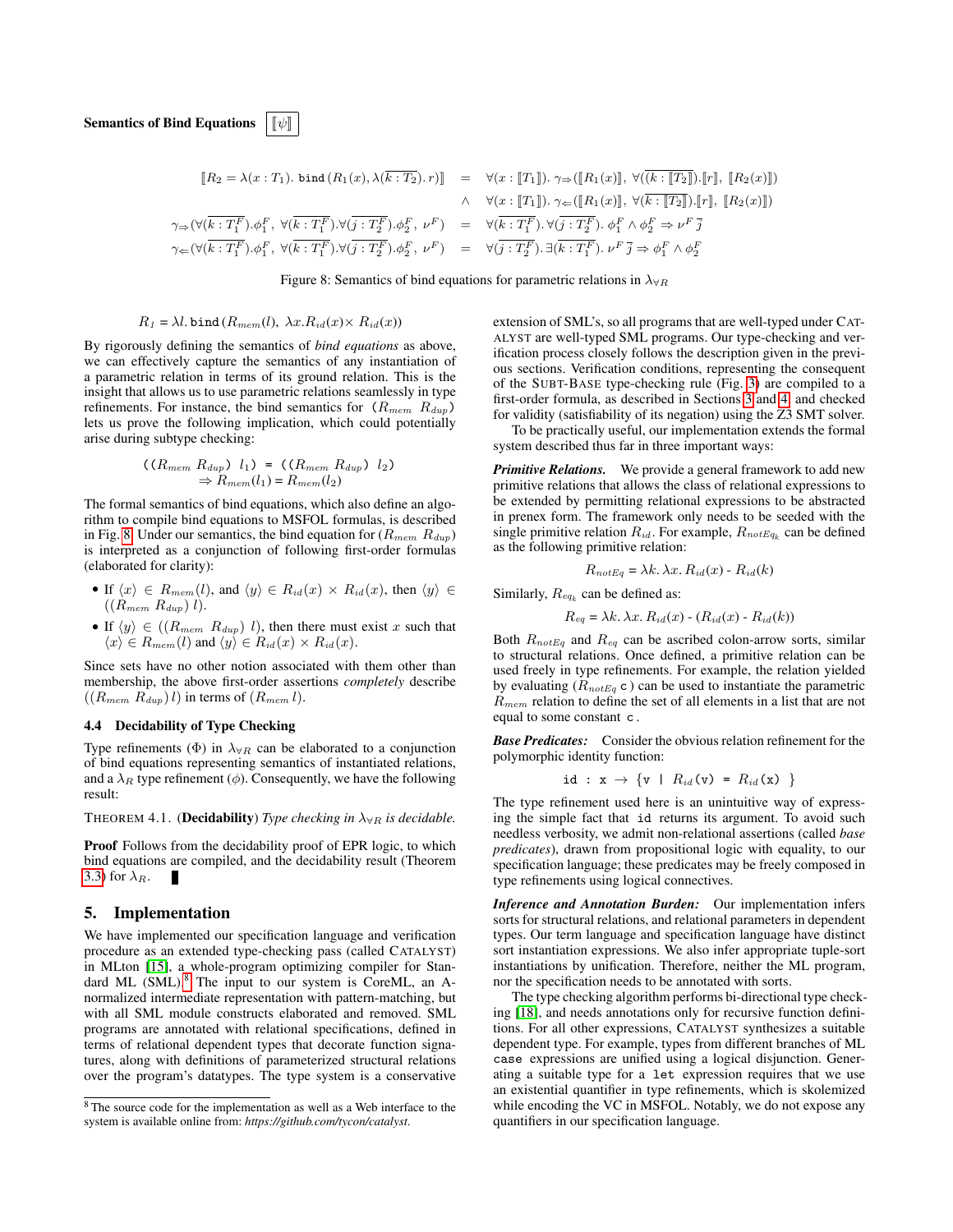```
datatype color = R | B
datatype 'a tree = E | T of color * 'a tree
                                  * 'a * 'a tree
fun balance (t:') a tree) : 'a tree = case t of
    T (B, T (R, T (R, a, x, b), y, c), z, d) =>
                 T (R, T (B, a, x, b), y, T (B, c, z, d))
  | T (B, T (R, a, x, T (R, b, y, c)), z, d) =>
                 T(R, T(R, a, x, b), y, T(R, c, z, d))| T (B, a, x, T (R, T (R, b, y, c), z, d)) |T (R, T (B, a, x, b), y, T (B, c, z, d))| T (B, a, x, T (R, b, y, T (R, c, z, d))) =>
                 T (R, T (B, a, x, b), y, T (B, c, z, d))
  |_ = => t
                                                                         (* Tree head (root) relation *)relation R_{thd} (T(c, l, n, r)) = {(n)};
                                                                         (* Tree membership relation *)<br>relation R_{tmem} = R_{thd}^{*};
                                                                        (* Total-order relation among tree members *)relation R_{to} (T (c,1,n,r)) = R_{tmem}(1) \times \{(\texttt{n})\}<br> \cup {(n)} \times R_{tmem}(\texttt{r})\cup R_{tmem} (1) \times R_{tmem} (r);(*
* " balance " preserves the total - order among members
                                                                         * of the tree
                                                                         *)
                                                                         balance : t \rightarrow {t' | R_{to}^{*} (t') = R_{to}^{*} (t)};
```
(a) balance

(b) Relational specification of balance

Figure 9: Red-Black Tree Example

For non-recursive function applications, although it is possible to infer instantiation annotations for parametric relations with the help of an expensive fixpoint computation that generates an exhaustive list of all possible instantiations, CATALYST relies on manual annotations for parameter instantiations to avoid this cost. An example of such annotation is shown in Fig. [10c](#page-11-0) (the contains function).

#### 5.1 Experiments

We have investigated the automatic verification of expressive shape invariants using CATALYST on a number of programs, including:

- 1. List library functions, such as as concat , rev , revAppend , foldl, foldr, zip, unzip etc. (some of these specifications have been discussed in Sec. [2](#page-2-2) and [4\)](#page-7-0), and
- 2. Okasaki's red-black tree [\[17\]](#page-13-9) library functions, such as balance , multiple order traversal functions, and mirrorImage .
- 3. Compiler transformations over MLton's SSA (Static Single Assignment) intermediate representation.

For several of these benchmarks (especially those in (1) and (2)), CATALYST was able to successfully verify specifications to the extent of full functional correctness. Excluding the time take by the MLton compiler to elaborate and type check these Standard ML programs, none of our benchmarks take more than 0.2s to verify; this time includes A-Normalization, specification elaboration, VC generation, and SMT solving through Z3.

*Red-Black Tree.* The specification of the red-black tree balance function, shown in Fig. [9b,](#page-10-1) illustrates the kind of specifications that were automatically verified by CATALYST in our experiments. The specification asserts that the balance function on red-black trees (Fig. [9a\)](#page-10-1) preserves a *total-order* among members of the tree. The non-inductive *total-order* relation  $(R_{to}$  in Fig. [9b\)](#page-10-1) is defined in terms of the tree *membership* relation  $(R_{tmem})$  described in Sec. [2.3,](#page-3-3) and relates (a) elements in the left sub-tree to the root element, (b) root to the elements in the right sub-tree, and (c) elements in the left sub-tree to those in right. The inductive *total-order* relation  $(R_{to}^*)$  on a red-black tree, obtained by closing the  $R_{to}$  relation over the tree, relates every pair of elements in the tree that are *in-order*. Consequently, the specification of the balance function effectively asserts that in-order traversal over an unbalanced red-black tree, and in-order traversal on its balanced version, return the same sequence of elements.

CATALYST can verify full functional correctness of standard tree traversal functions that return a list of elements. The relational specifications for such functions essentially relate different order relations on the input tree to an *occurs-before* order of the result list. For instance, a function inOrder that performs in-order traversal on a red-black tree  $(t)$  returns a list  $(l)$  such that its inductive *occurs-before* relation is the same as that of t's inductive *total-order* relation:

$$
\texttt{inOrder}: \mathbf{t} \to \{1 \mid R^*_{ob}(l) = R^*_{to}(\mathbf{t})\}
$$

*SSA.* An important intermediate representation used in MLton is a variant of SSA that is operated upon by a number of optimization passes. After each such pass, MLton checks the well-formedness of the output by checking, for example, that variable definitions dominate variable uses in the SSA dominator tree. Because MLton performs this check after every optimization pass, compile times can suffer, especially as program size scales. A potential application of CATALYST is to statically typecheck the integrity of SSA optimization passes, thereby eliminating this overhead.

A program in SSA form is represented as a tree of basic blocks, where each block consists of a set of straight-line instructions (e.g., definitions, assignments, primitive applications). The specification of an SSA program makes use of several inductive relations:  $R_{du}$ , the *def-use* relation,  $R_{ud}$ , the *use-def* relation, and  $R_{use-refl}$ , the reflective variant of  $R_{use}$ , the *use* relation, that collects all variables used on the right-hand side of an assignment. The *def-use* relation relates a *def*, i.e., a variable that is defined using an assignment statement, to all *use*s that are dominated by the definition. Conversely, Rud relates a *use* to all *def*s that it dominates. With these definitions, we can express the type of an SSA tree thus:

$$
\text{type ssa\_tree} = \{ \nu : \text{block tree} \mid R_{user\text{-}refl}(\nu) \subseteq R_{du}(\nu) \land R_{user\text{-}refl}(\nu) \cap R_{ud}(\nu) = \emptyset \}
$$

This type captures the two essential structural properties of SSA: (1) every use of a variable must be dominated by its definition; and (2) no definition of a variable is ever dominated by its use. Verifying that a transformation pass over the SSA IR has the type:

#### $ssa$ <sub>tree</sub>  $\rightarrow$  ssa<sub>tree</sub>

is tantamount to proving the transformation preserves the salient SSA invariant that definitions always dominate uses.

## <span id="page-10-0"></span>6. Case Study

An SML implementation of the untyped lambda calculus is shown in Fig. [11.](#page-11-1) The implementation makes use of auxiliary functions, such as filter and contains , directly, and exists through contains . By the virtue of being compositional, our verification process relies on expressive relational types of these auxiliary functions, which can nevertheless be verified by CATALYST. We present them below:

*exists.* Consider the higher-order exists function over lists shown in Fig. [10a;](#page-11-0) dependent type signatures are elided for brevity.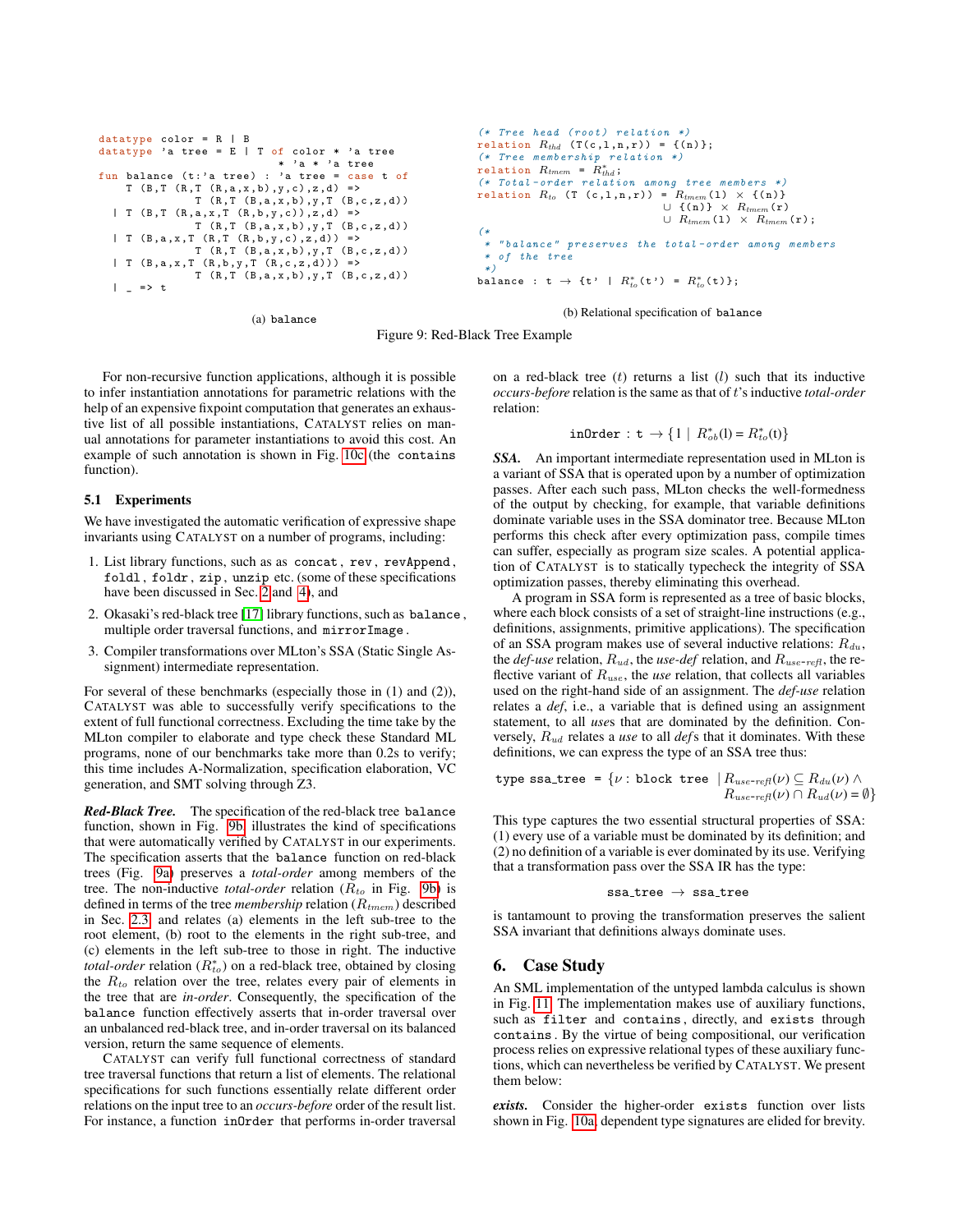```
fun exists f \, 1 = \cose 1 of
 [] => false
| x :: x s =>
 let
    val v1 = exists f xs
    val v2 = f xin
    v1 orelse v2
  end
                (a) exists
                                           fun filter f l = case l of
                                            [] => []
                                           | x :: x s >let
                                               val xs ' = filter f xs
                                             in
                                               if f x then x :: xs '
                                                       else xs '
                                             end
                                                            (b) filter
                                                                                       fun contains l str =
                                                                                         let
                                                                                            val isStr = fn x => x= str
                                                                                            (* Instantiate the implicit
                                                                                             * relational parameter in type
* of " exists " with ( REq str ) *)
                                                                                            val hasStr = exists (REq str)isStr l
                                                                                          in
                                                                                            hasStr
                                                                                         end
```
Figure 10: Examples

(c) contains

## <span id="page-11-1"></span>ML Program

```
1 datatype exp = Var of string
                    | App of exp*exp
                    | Abs of string * exp
 4
5 fun freeVars e = case e of
6 Var id = [id]
    | App (e1, e2) =>
 8 concat [ freeVars e1 , freeVars e2 ]
9 | Abs (id ,e ') => filter ( RNeq id )
10 (fn fv => not (fv = id)) (freeVars e')
11
12 fun alphaConvert e = case e of
13 \text{Abs} (\text{id}, e') \Rightarrow<br>14 \text{let}1et
15 val fv_e' = freeVars e'16 val id' = createNewName fv_e' id
17 in
18 Abs (id', subst (Var id', id, e'))
19 end
20 | _ => raise Error
                                                         21 and subst e1 id e2 = case e2 of<br>
22 Var id' => if id = id'
                                                         22 Var id' => if id = id'<br>
23 then e1 else e2
                                                                  then e1 else e2
                                                         24 | App (e21, e22) =><br>25 1et
                                                                1et
                                                         26 val e21' = subst e1 id e21,
                                                         27 val e22' = subst e1 id e22
                                                         28 in
                                                         29 App (e21', e22')
                                                         30 end<br>31 | Abs
                                                              | Abs (id',e2') => if id' = id then e2 else
                                                         32 let<br>33 v
                                                                  val fv_e1 = freeVars e1
                                                         34 in
                                                         35 if contains fv_e1 id '
                                                         36 then subst e1 id (alphaConvert e2)
                                                         37 else Abs (id ', subst e1 id e2 ')
                                                         38 end
```
#### Relational Specification

relation  $R_{fv}$  (Var x) = {(x)} |  $R_{fv}$  (App (e1,e2)) =  $R_{fv}$ (e1) ∪  $R_{fv}$ (e2)<br>|  $R_{fv}$  (Abs (id,e)) =  $R_{fv}$ (e) - {(id)}; createNewName : fvs  $\rightarrow$  id  $\rightarrow$  {v | not (v = id)  $\land$  not ({(v)}  $\subseteq$  Rmem(fvs))}; freeVars : e  $\rightarrow$  {1 | Rmem(1) =  $R_{fv}$ (e)}; alphaConvert : e  $\rightarrow$  {ex |  $R_{fv}$ (ex) =  $R_{fv}$ (e)};<br>subst : e1  $\rightarrow$  id  $\rightarrow$  e2  $\rightarrow$ { $e\mathbf{x}$  | if ({(id)}  $\subseteq R_{fv}$ (e2)) then  $R_{fv}$ (ex) = ( $R_{fv}$ (e2) - {(id)})  $\cup R_{fv}$ (e1) else  $R_{fv}$ (ex) =  $R_{fv}$ (e2)};

Figure 11: SML implementation and specification of the untyped lambda calculus.

A type that captures the semantics of exists , irrespective of its implementation, should assert that exists returns true if and only if its higher-order argument returns true for some member of the list. We express the invariant as the following type:

$$
('R exists) :\n1 \rightarrow (f : x \rightarrow \{ \nu \mid \nu = \text{true} \Leftrightarrow 'R(x) \neq \emptyset) \}) \rightarrow \n\{\nu \mid \nu = \text{true} \Leftrightarrow ((R_{mem} \cdot R) \ \nu) \neq \emptyset \}
$$

The interpretation of the type is as follows: Let there be a relation 'R such that f returns true if and only if relation ' $R(x)$  is not the empty set for f 's argument x . Then, exists returns true if and only if relation  $R$  is not the empty set for some element in list.

filter. A parametric dependent type for filter, shown in Fig. [10b](#page-11-0) is given below:

$$
('R filter) :\n1 → f : x → {ν | ν=false ⇒ 'R(x) = ∅\n ∧ ν=true ⇒ 'R(x) = Rid(x)} →\n{ν | Rmem(ν) = ((Rmem 'R) 1)}
$$
}

The intuition behind this type is same as that of exists . Filter retains only those elements for which its higher-order argument returns true .

*contains.* Consider the definition of the contains function shown in Fig. [10c](#page-11-0) that uses exists to check for the existence of a constant string str in a list l . Since the higher-order function passed to exists is:

val isStr = fn  $x \Rightarrow x$ =str

the relational dependent type of isStr is:

isStr :  $\mathbf{x} \rightarrow \{v \mid Re_{q_{str}}(v) \neq \emptyset\}$ 

This clearly suggests that the relational parameter of exists has to be instantiated with  $R_{eqstr}$ . Having made this observation, we stress that no type annotation is required for isStr , as it is a nonrecursive function.

Observe that the call to exists from contains includes explicit parameter instantiation. The resultant type of hasStr is:

$$
\mathtt{hasStr}\ :\ \{\nu\ |\ \ \nu\texttt{=true}\ \Leftrightarrow\ (\textit{(R}_{mem}\ \ R_{eq_{str}})\ \ 1)\ \neq\ \emptyset\}
$$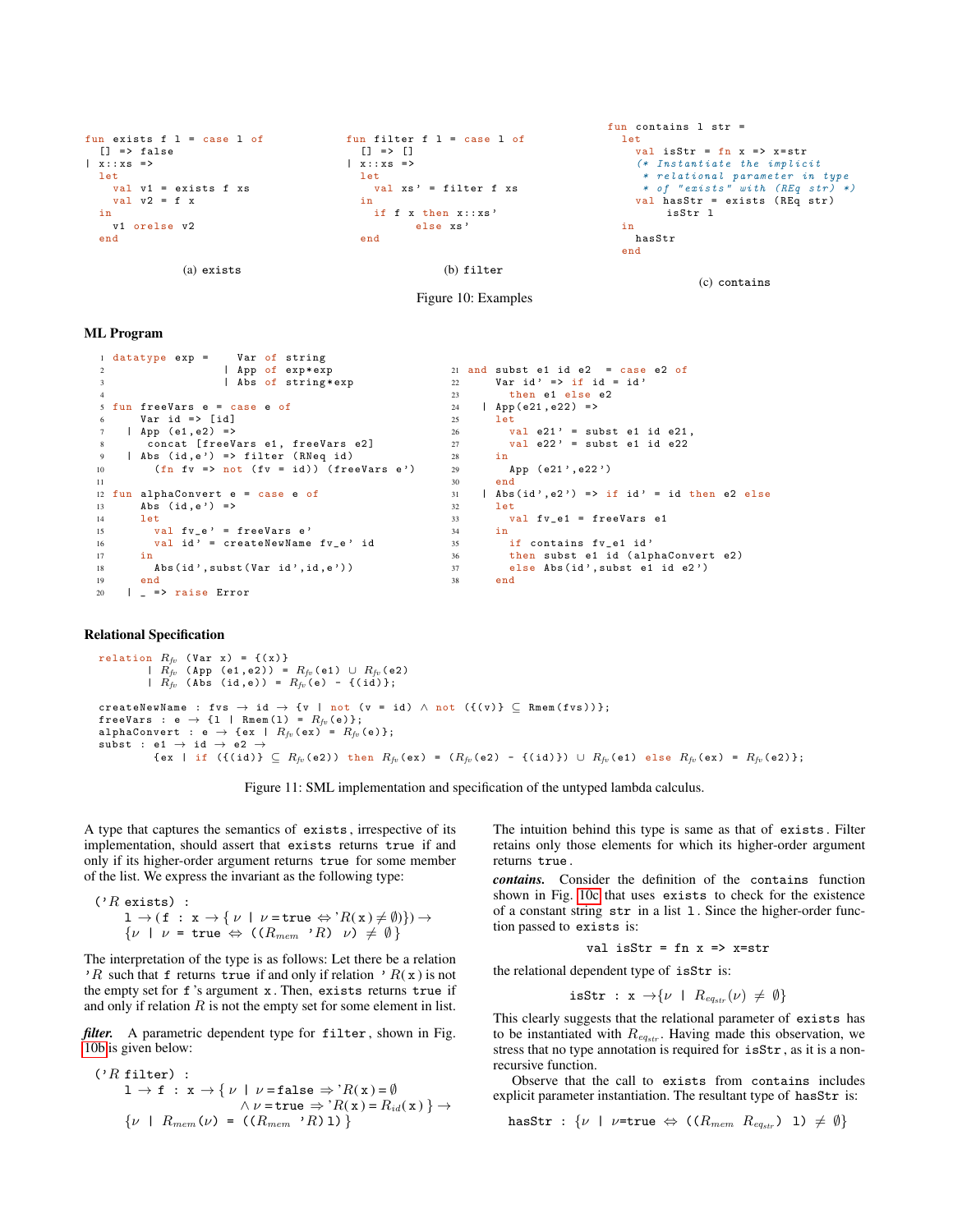The type refinement for hasStr indicates that hasStr is true if and only if the set of all elements of list 1 that are equal to str is not empty. Due to the equivalence of its first-order encoding to that of the following assertion:

$$
\{\nu = \text{true} \Leftrightarrow R_{id}(s) \subseteq R_{mem}(1)\},\
$$

the implementation of contains type-checks against the type:

$$
1 \rightarrow str \rightarrow \{\nu \mid \nu = true \Leftrightarrow R_{id}(str) \subseteq R_{mem}(1)\}
$$

#### 6.1  $\alpha$ -conversion

The substitution operation ( subst ) substitutes a free variable ( id ) in an expression (e2) with another expression (e1). Function alphaConvert consistently renames occurrences of the bound variable in an abstraction expression. Observe that subst and alphaConvert are mutually recursive definitions. Both functions make use of freeVars , which returns a list of an expression's free variables.

It is widely agreed that substitution and  $\alpha$ -conversion operations on lambda calculus terms are quite tricky to define correctly [\[6,](#page-13-10) [26\]](#page-13-11). Some of the behaviors exhibited by incorrect implementations include (a)  $\alpha$ -conversion renames a free variable, or fails to rename a bound variable; (b) substitution fails to substitute free occurrences of the variable ( id ), or substitutes a bound occurrence of the variable; or (c) substitution is not capture-avoiding, i.e., substituting e1 for id in e2 captures variables of e1 , which are otherwise free.

The relational specification of substitution and  $\alpha$  conversion is given in the bottom-half of Fig. [11.](#page-11-1)[9](#page-12-2) Note that one need not expose notions of capture-avoidance, or other such intricacies, to write down the specification, which is given in terms of a new structural relation  $R_{fv}$  that relates an expression of the calculus to its free variables. Function freeVars returns a list, whose members are free variables of its input expression. Its type represents this fact.

CATALYST successfully verifies the implementation against its specification. Alternate (incorrect) implementations such as those that fail to perform the capture-avoiding check on line 35, or the free variable check on line 31 trigger a type error. Conversely, note that, despite enforcing strong invariants, the relational specifications for subst and alphaConvert do not constrain how these functions are realized in ML. For instance, an implementation of subst that proactively renames bound variables in e2 before substitution is successfully verified against the same specification.

## <span id="page-12-0"></span>7. Related Work

Type systems of mainstream functional languages, such as GHC Haskell and OCaml, support a basic form of dependent typing [\[12,](#page-13-12) [13\]](#page-13-13) using GADTs [\[27\]](#page-13-14). At a high level, a structural relation of a data type is similar to a GADT insofar as it corresponds to an index that tracks an inductively definable relation over the data type. However, unlike the indexed type systems of Haskell and OCaml, where types are kept separate from terms, ours is a dependent type system. In this sense, our type system is similar to the refinement based dependent type system of F\* [\[23\]](#page-13-2). Type refinements in F\* are drawn from unrestricted (higher-order) logic extended with theories, whereas our specification language for ML programs is an abstraction over first-order logic that was tailor-made for equational and relational reasoning. The expressivity gained by allowing unrestricted type refinements in F\* comes at the cost of decidability of type checking.

Structural relations, in their operational manifestation, can be compared to the structurally recursive *measures* of liquid types [\[11,](#page-13-15) [25\]](#page-13-16) where the co-domain is always a set. Parametric structural relations may be viewed as generalizing such measures to higherorder measures. Relationally parametric dependent types can be compared to liquid types with abstract refinements [\[25\]](#page-13-16), which let liquid types parameterize over type refinements (Boolean predicates). Once applied to a value, an abstract refinement becomes a concrete refinement, which can only be used to refine a type. On the other hand, a relational parameter can be treated just as any other relation in our type refinements, including being passed as an argument to other parametric relations. We require this generality to reason about shape invariants of higher-order catamorphisms such as map and foldr . For example, using only abstract refinements, it is not possible to verify that projecting a list of pairs using map and fst preserves ordering, or that an implementation of list append that uses foldr is correct.

Measures are an example of structurally recursive abstraction functions that map an algebraic data type to an abstract domain, such as natural numbers or sets. Suter *et al.* [\[22\]](#page-13-17) describe decision procedures for the theory of algebraic data types extended with abstraction functions to decidable abstract domains. Our encoding does not require such extensions since a structural relation directly translates to an uninterpreted relation in first-order logic. Our encoding also supports parametric relations, which would otherwise require higher-order abstraction functions.

Imperative shape analyses have previously used relations to capture some inductive properties [\[5\]](#page-13-18), and to describe memory configurations [\[9\]](#page-13-19). However, their applicability has been limited owing to destructive updates and pointer manipulations in imperative programs. In [\[14\]](#page-13-20), Might describes a shape analysis of closures in higher-order programs. Our type system is capable of describing some notion of control flow for higher-order functions; e.g., the order in which the higher-order argument of foldl is applied over the list. However, inductive relations are conspicuous by their absence in functional program analysis, despite the fact that such programs are highly amenable for inductive reasoning. To the best of our knowledge, our type system is the first to use inductive relations for performing shape analysis on functional programs.

Logical relations have been used extensively to reason about contextual equivalence [\[1,](#page-13-21) [7\]](#page-13-22). Whereas a logical relation relates two terms of a (possibly recursive) type, a structural relation relates a term of an algebraic type to its constituent values. Parametric logical relations have also been used to reason about contextual equivalence for effectful programs [\[2](#page-13-23)[–4\]](#page-13-24). In these efforts, a binary logical relation that relates effectful expressions is parameterized by a relation that relates their states. In contrast, a parametric structural relation is a structural relation over a polymorphic data type, that is parameterized by relations over type variables in the data type. While the primary purpose of structural relations is to enable specification and static verification, there is a possibility of sufficiently equipping our framework to reason about invariance of arbitrary relations, which is the key to reasoning about contextual equivalence. This is a possible avenue for future research.

Henglein [\[8\]](#page-13-25) describes a domain-specific language to define ordering relations for composite data types such as lists and trees. However, the notion of order explored is the domain order used to compare two elements of same domain, such as a lexicographic order. In contrast, the order relation in our system describes relative ordering of elements in a composite data type.

## <span id="page-12-1"></span>8. Future Work

Due to the undecidability of program equivalence in general, it is impossible for any specification language that is based on a decidable logic to completely specify functional correctness of all possible ML programs. The expressivity of our specification language is inherently bound by the limits imposed by our choice of the un-

<span id="page-12-2"></span><sup>9</sup> We introduce some syntactic sugar in defining type refinements. For example, the branch expression (if  $\phi$  then  $\phi_1$  else  $\phi_2$ ) in a type refinement translates to  $((\phi \land \phi_1) \lor (\neg \phi \land \phi_2)).$